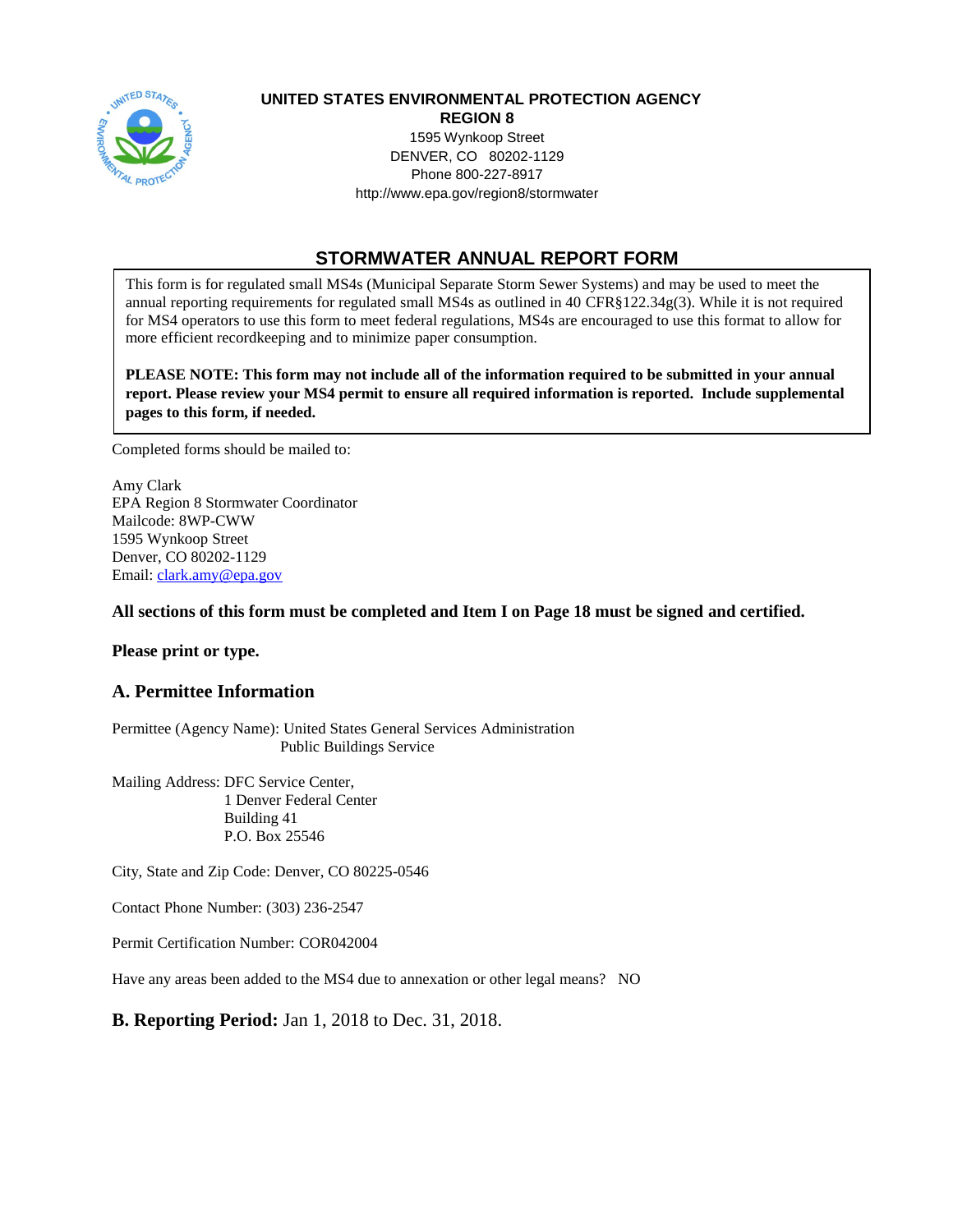#### **C. Construction Program Contact:**

 The following information will be provided on EPA's web site to assist construction site operators in determining municipality-specific requirements for their projects:

 Have you assigned an appropriate contact person/work unit to address questions regarding your municipality's construction and post-construction requirements?

If Yes:

Contact name: Position/work group title: Environmental Programs Group Stormwater Manager Contact phone number: (303) 236-2516 Contact E-mail address: Bill Fieselman william.fieselman@gsa.gov

 If a web site has been created with information on complying with your municipality's construction and/or post-construction requirements, list the address:<http://www.gsa.gov/portal/content/114575>

#### **D. Implementation of EPA's Stormwater Management Program**

 The purpose of the annual report is to report on the status of your implementation of the permit requirements, including compliance with the standard of reducing the discharge of pollutants from your MS4 to the Maximum Extent Practicable (MEP). Address each of the following items for **each** of the six program areas:

- 1. Public education and outreach on stormwater impacts;
- 2. Public participation/involvement;
- 3. Illicit discharge detection and elimination;
- 4. Construction site stormwater runoff control;
- 5. Post-construction stormwater management in new development and redevelopment; and
- 6. Pollution prevention/good housekeeping for municipal operations

 As the permittee, you must collect and maintain adequate information to demonstrate implementation of the six program areas as per your stormwater management program. Note that although the annual report only requires the submittal of certain information as outlined below, additional information may be requested by EPA to audit the implementation of your stormwater management program. For example, construction site inspection reports, outreach materials, and records of maintenance activities performed may be requested by EPA in addition to the annual report.

 If another entity does not have its own permit but is instead covered under your permit, the annual report information under Section D of this form must also be provided for each such entity.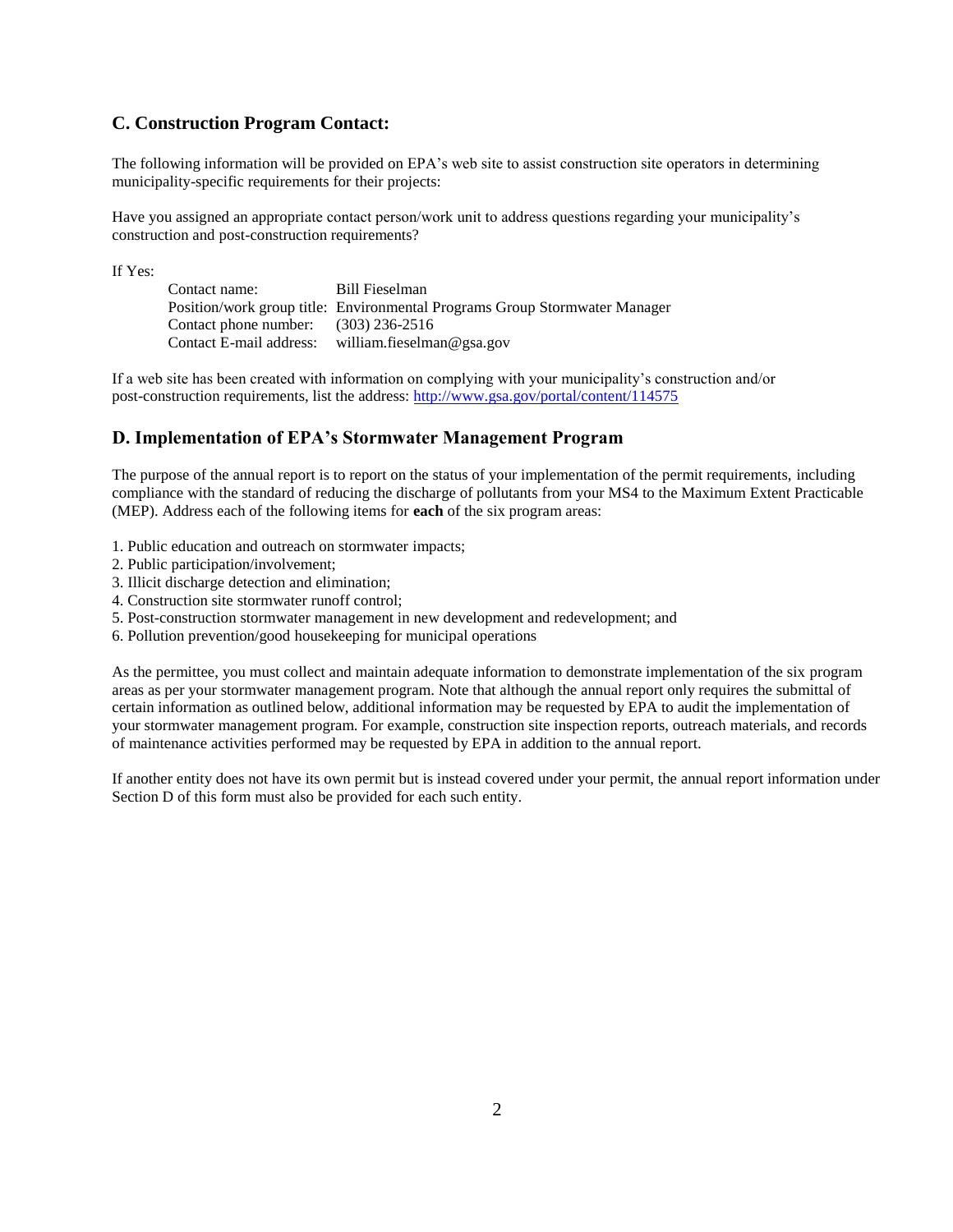#### **1. Public Education and Outreach on Stormwater Impacts**

 Provide the status of any measurable goal scheduled for completion during the reporting period or for which activities have begun. For program elements started, but not completed, any milestones that have been met must be indicated. If a change will be proposed to a BMP or measurable goal as part of the annual report, this must be stated and the proposed changes discussed. For each change proposed, you must provide information on:

- 1. The BMP/measurable goal for which a change is proposed;
- 2. Any proposed changes to the BMP description;
- 3. Any proposed changes to the measurable goals (including specific dates and measures); and
- 4. The rationale for the proposed changes.

 Describe any measurable goal(s) for public education and outreach on stormwater impacts for the reporting period; including dates and numeric measures:

| <b>Measurable Goal(s)</b><br>Including dates and numeric<br>measures, as previously submitted                                                                                                                                                                      | Status:<br>Including dates and numeric<br>measures                                                                                                                                                                                                                                                                                                                                                                                                                               | Changes proposed to BMP and/or<br>Measurable Goal? (Yes/No).<br>If yes, provide information on<br>proposed changes and rationale.                                                                                                                                                      |
|--------------------------------------------------------------------------------------------------------------------------------------------------------------------------------------------------------------------------------------------------------------------|----------------------------------------------------------------------------------------------------------------------------------------------------------------------------------------------------------------------------------------------------------------------------------------------------------------------------------------------------------------------------------------------------------------------------------------------------------------------------------|----------------------------------------------------------------------------------------------------------------------------------------------------------------------------------------------------------------------------------------------------------------------------------------|
| Continue an education and outreach<br>program for the DFC which targets<br>project contracting office<br>representatives (CORs), project<br>managers, building/property<br>managers, and environmental staff.                                                      | <b>Stormwater Management Training</b><br>consists of a 1 hour video training session<br>and is provided annually. The training can<br>be viewed at the following web address:<br>http://www.gsa.gov/portal/content/114575                                                                                                                                                                                                                                                        | Yes.<br>GSA anticipates that a new MS4<br>permit will be received in the 1 <sup>st</sup> half<br>of 2019. Once the new permit is<br>received, GSA plans to develop a<br>new Annual Stormwater<br>Management Training that will be<br>focused on the requirements in the<br>new permit. |
| Establish a central point of contact<br>for each tenant at the Denver Federal<br>Center for the purposes of<br>communication and training. This<br>should include both the research labs<br>at the DFC and the Army Reserve<br>center.                             | Central Point of Contact is:<br>DFC Environmental Programs Group.<br>Emergency Hotline: 303-236-2911.<br>John Kleinschmidt, 303-236-2858.<br>Bill Fieselman, 303-236-2516.                                                                                                                                                                                                                                                                                                       | No.                                                                                                                                                                                                                                                                                    |
| Produce and disseminate<br>informational material to contracting<br>officer representatives, project<br>managers, contractors, building<br>and property managers, tenants,<br>and environmental staff of the<br>effects of erosion and runoff on<br>water quality. | Informational brochure updated as needed<br>& distributed to GSA & contract<br>personnel involved in building and<br>grounds management, operations and<br>maintenance. Brochure is distributed<br>annually. Target audience is the GSA<br>employees and tenant agency points of<br>contact.<br>A copy of the informational brochure can<br>be viewed at the following web address:<br>http://www.gsa.gov/portal/content/114575<br>or a can be submitted to EPA upon<br>request. | No.                                                                                                                                                                                                                                                                                    |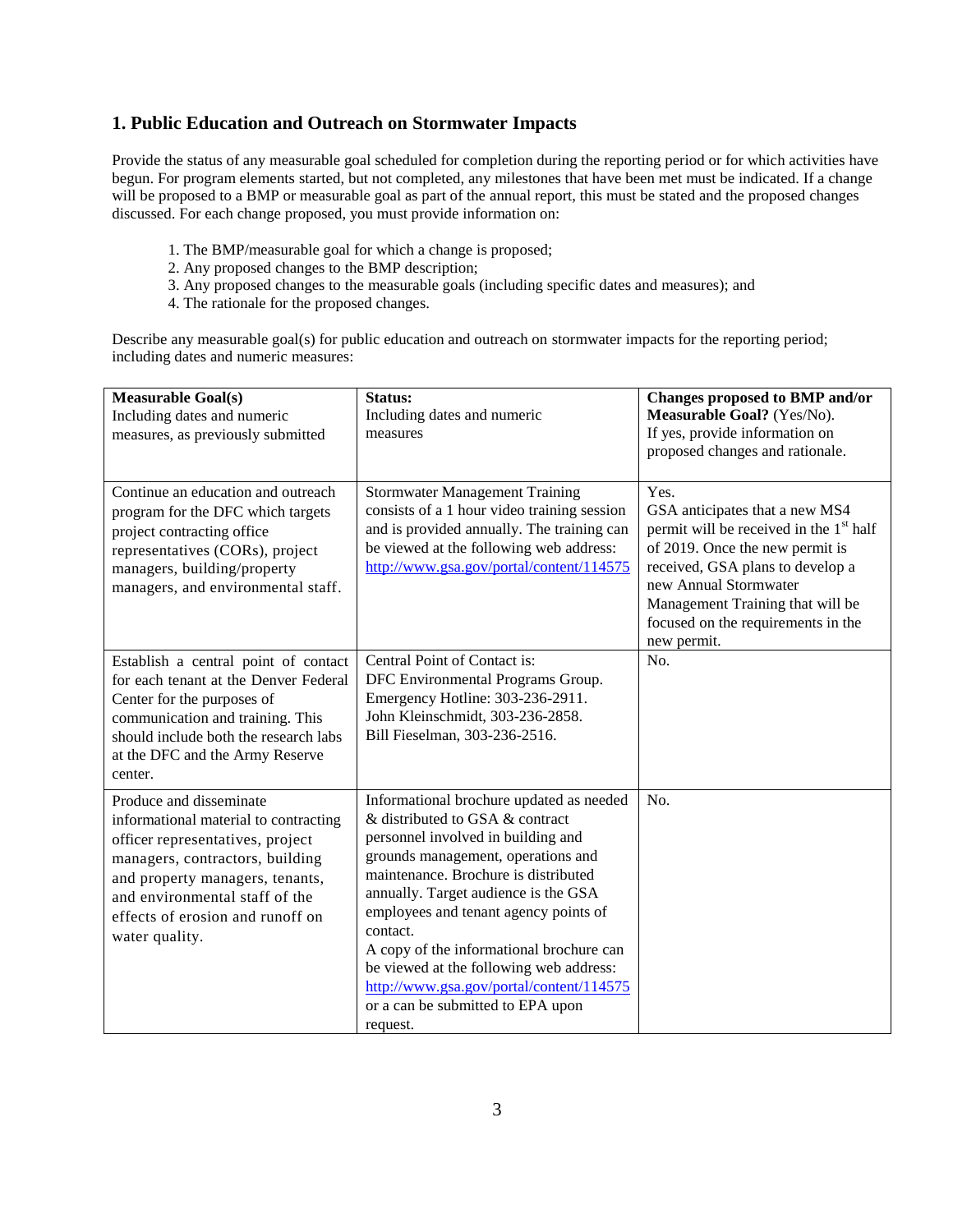| Provide annual training to all<br>building managers and tenant points<br>of contact related), to the applicable<br>requirements of the Environmental<br>Management System (EMS the dig<br>permit, and how to report and<br>recognize spills and illicit<br>discharges. This training may be<br>incorporated into a larger program<br>to educate tenants and building<br>managers related to environmental<br>compliance or environmental<br>awareness. | Management of the SEMS has not been<br>the primary job responsibility of any one<br>individual. With the retirement of one of<br>the champions and the reassignment of<br>another, continuous oversight and<br>management of the SEMS has<br>wavered. GSA continues to work on<br>managing the SEMS, at this time the<br>SEMS team is working on stream lining<br>to make it more effective.<br>However, that does not mean that training<br>related to items/issues which impact<br>stormwater hasn't continued. GSA<br>continues to have training related directly<br>to stormwater through on-line training<br>and has had training for new employees<br>and others related to its dig permit process<br>and the sitewide CDPHE Consent Order.<br>Training on the dig permit requirements,<br>which includes a portion on stormwater,<br>is provided at least annually and often<br>more frequent as new project and building<br>mangers are hired. In addition, GSA has<br>initiated a PreCon for each project for<br>which a dig permit has been issued to<br>discuss the dig permit and all of its<br>requirements. | No. |
|--------------------------------------------------------------------------------------------------------------------------------------------------------------------------------------------------------------------------------------------------------------------------------------------------------------------------------------------------------------------------------------------------------------------------------------------------------|---------------------------------------------------------------------------------------------------------------------------------------------------------------------------------------------------------------------------------------------------------------------------------------------------------------------------------------------------------------------------------------------------------------------------------------------------------------------------------------------------------------------------------------------------------------------------------------------------------------------------------------------------------------------------------------------------------------------------------------------------------------------------------------------------------------------------------------------------------------------------------------------------------------------------------------------------------------------------------------------------------------------------------------------------------------------------------------------------------------------------|-----|
| Document education and outreach<br>activities in the EMS or other<br>appropriate tracking mechanism (e.g.,<br>database or SWMP), including<br>documents created for distribution<br>and training schedule which notes the<br>dates that trainings occurred and the<br>target audiences reached.                                                                                                                                                        | Education and outreach activities<br>including the dates that the activities<br>occurred and the attendees are<br>documented in the GSA Region 8 MS4<br>permit files. Records of specific<br>documentation can be provided upon<br>request.                                                                                                                                                                                                                                                                                                                                                                                                                                                                                                                                                                                                                                                                                                                                                                                                                                                                               | No. |
| Within four years of the effective<br>date of this permit, provide and<br>document training to all planning<br>staff and contracting officers to learn<br>about Low Impact Development<br>(LID) practices, green infrastructure<br>practices, and to communicate the<br>expectations for meeting pre-<br>development hydrology within the<br>context of the Energy and<br>Independence Security Act of 2007.                                           | In February of 2015, LID training (Green<br>Infrastructure and Low Impact<br>Development; by Colorado Stormwater<br>Center at Colorado State University) was<br>provided to planning staff, project<br>managers, GSA DFC managers, DFC<br>O&M personnel and DFC environmental<br>staff.                                                                                                                                                                                                                                                                                                                                                                                                                                                                                                                                                                                                                                                                                                                                                                                                                                   | No. |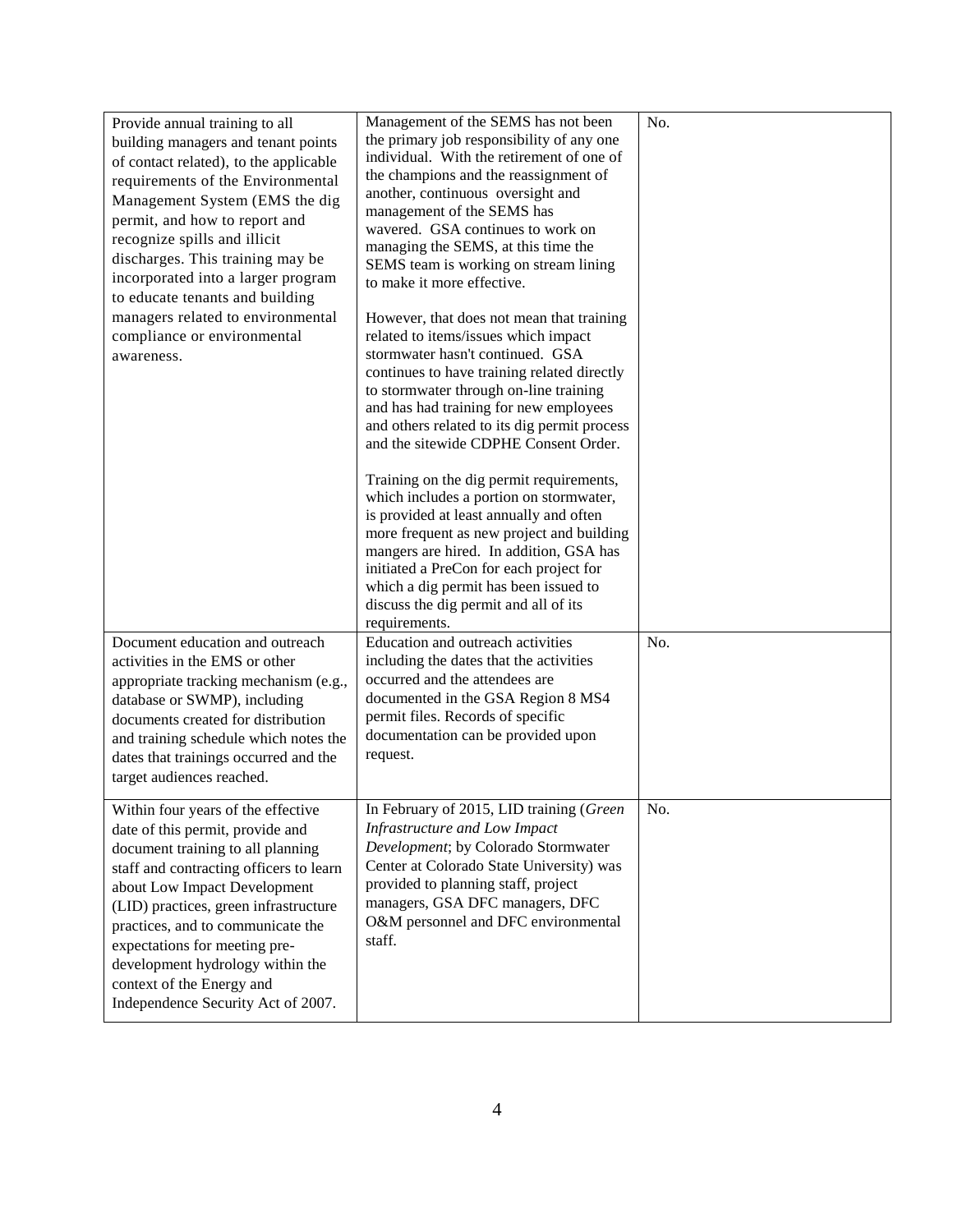## **Public Education and Outreach on Stormwater Impacts (continued)**

 Narrative description. Provide any descriptions which may further describe the implementation of this minimum measure. Such narrative may include descriptions of efforts which overlap several minimum measures or descriptions of documents or programs which have been created in an effort to implement this minimum measure:

 The GSA DFC Stormwater Program has conducted annual stormwater training directed at project contracting officer representatives (CORs), project managers, building/property managers, and environmental staff. Annual dig permit training has also been provided to project managers, building/property managers. Additionally, the DFC informational brochure has been updated and distributed to GSA & contract personnel involved in building and grounds management, operations and maintenance. GSA plans to revise the annual training program when the new MS4 permit is received in 2019.

## **2. Public Involvement and Participation**

 Provide the status of any measurable goal scheduled for completion during the reporting period or for which activities have begun. For program elements started, but not completed, any milestones that have been met must be indicated. If a change will be proposed to the BMP or measurable goal as part of the annual report, this must be stated and the proposed changes discussed. For each change proposed, you must provide information on:

- 1. The BMP/Measurable goal for which a change is proposed;
- 2. Any proposed changes to the BMP description;
- 3. Any proposed changes to the measurable goals (including specific dates and measures); and
- 4. The rationale for the proposed changes.

 Describe any measurable goal(s) for public participation and involvement on stormwater impacts for the reporting period; including dates and numeric measures:

| <b>Measurable Goal(s)</b><br>Including dates and numeric<br>measures, as previously submitted                                                                                                               | Status:<br>Including dates and numeric<br>measures.                                                                                                                                                                                                                                                                                                                                                                             | Changes proposed to BMP and/or<br>Measurable Goal? (Yes/No).<br>If yes, provide information on<br>proposed changes and rationale. |
|-------------------------------------------------------------------------------------------------------------------------------------------------------------------------------------------------------------|---------------------------------------------------------------------------------------------------------------------------------------------------------------------------------------------------------------------------------------------------------------------------------------------------------------------------------------------------------------------------------------------------------------------------------|-----------------------------------------------------------------------------------------------------------------------------------|
| Comply with applicable public notice<br>requirements when implementing a<br>public involvement and participation<br>program.                                                                                | "Public" with regards to the DFC includes<br>all of the tenant agencies leasing space<br>within the campus. As a result, there are<br>no "applicable public notice<br>requirements" on the DFC. GSA attempts<br>to notify DFC tenant of any stormwater<br>related issues through building manager<br>points of contact within the various<br>agencies, the DFC newsletter, and campus<br>functions, such as the Farmers Market. | No.                                                                                                                               |
| Make all relevant annual reports<br>available on the permittee web site<br>or provide links to all relevant<br>annual reports posted on the EPA<br>Region 8 web site in a locally<br>available publication. | The most recent annual report can be<br>viewed at:<br>http://www.gsa.gov/portal/content/114575<br>Other year's annual reports can be<br>obtained by calling 303-236-2516.                                                                                                                                                                                                                                                       | No.                                                                                                                               |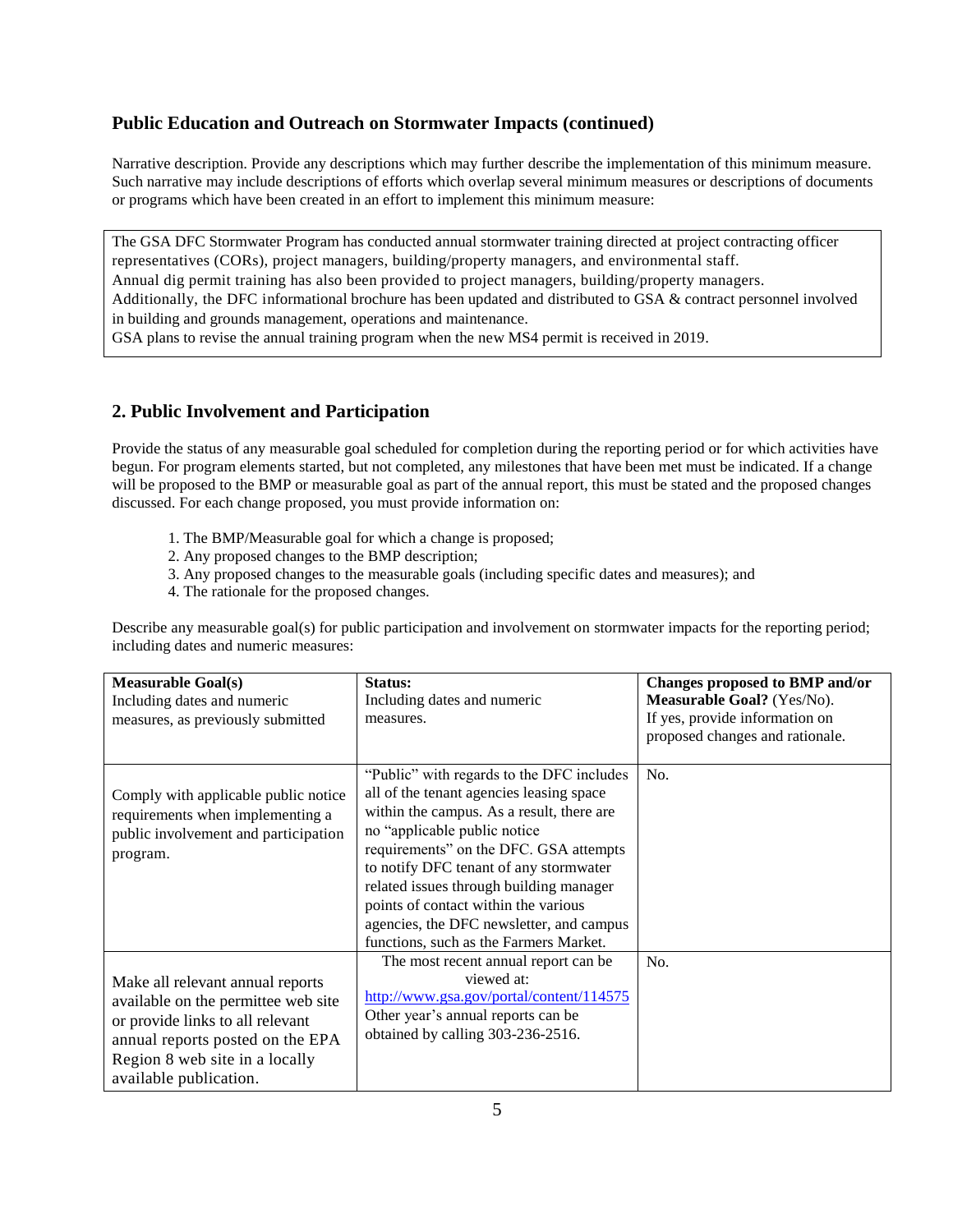| Maintain a log of public<br>participation and outreach activities<br>performed using an appropriate<br>mechanism such as the facility<br><b>EMS</b> or a Stormwater<br>Management Plan (SWMP).                                                                       | A log of all public participation and<br>outreach activities is maintained in the<br>GSA DFC MS4 files.<br>Historically, MS4 documentation would<br>be housed in the SEMS. However, due to<br>budget and resource restraints, GSA is<br>streamlining the SEMS, but will continue<br>to store the information in the GSA DFC<br>MS4 files.                                                                                                                                                                                                                               | No.  |
|----------------------------------------------------------------------------------------------------------------------------------------------------------------------------------------------------------------------------------------------------------------------|-------------------------------------------------------------------------------------------------------------------------------------------------------------------------------------------------------------------------------------------------------------------------------------------------------------------------------------------------------------------------------------------------------------------------------------------------------------------------------------------------------------------------------------------------------------------------|------|
| When significant additions or<br>modifications are made to the<br>Denver Federal Center's EMS<br>which could impact compliance<br>with the terms of this permit,<br>provide EPA staff the opportunity<br>to review those modifications or<br>additions as necessary. | Due to budget and resource restraints,<br>GSA is streamlining the SEMS.<br>Documentation will continue to be stored<br>in the GSA DFC MS4 files.                                                                                                                                                                                                                                                                                                                                                                                                                        | Yes. |
| Documentation of any events or<br>other activities to clean up MS4<br>receiving waters.                                                                                                                                                                              | In December 2018, an obstruction was<br>discovered in the sanitary sewer system<br>on the east side of Bldg 810. This caused<br>a sanitary sewer system manhole to<br>overflow into a tributary of McIntyre<br>Gulch on the DFC. Corrective action was<br>taken immediately to prevent further<br>discharge into the gulch. Contaminated<br>material was cleaned up and a<br>containment berm constructed around the<br>manhole to prevent accidental discharge<br>in the future.                                                                                       | Yes. |
| Documentation of any volunteer<br>activities conducted to help actively<br>engage residents and personnel at<br>the Denver Federal Center in<br>understanding water resources and<br>how their activities can affect water<br>quality.                               | GSA Region 8 Regional Counsel feels<br>that volunteer activities by federal<br>employees to assist with GSA DFC<br>compliance with the EPA-issued MS4<br>permit is an improper use of volunteer<br>services and has potential GSA budget<br>augmentation implications.<br>However, many non-volunteer activities<br>are undertaken at the DFC to help engage<br>personnel in understanding how their<br>activities can affect water quality. Such as<br>dissemination of educational materials,<br>presentations at facility-wide events and<br>storm drain stenciling. | No.  |

# **Public participation/involvement (continued)**

 Narrative description. Provide any descriptions which may further describe the implementation of this minimum measure. Such narrative may include descriptions of efforts which overlap several minimum measures or descriptions of documents or programs which have been created in an effort to implement this minimum measure: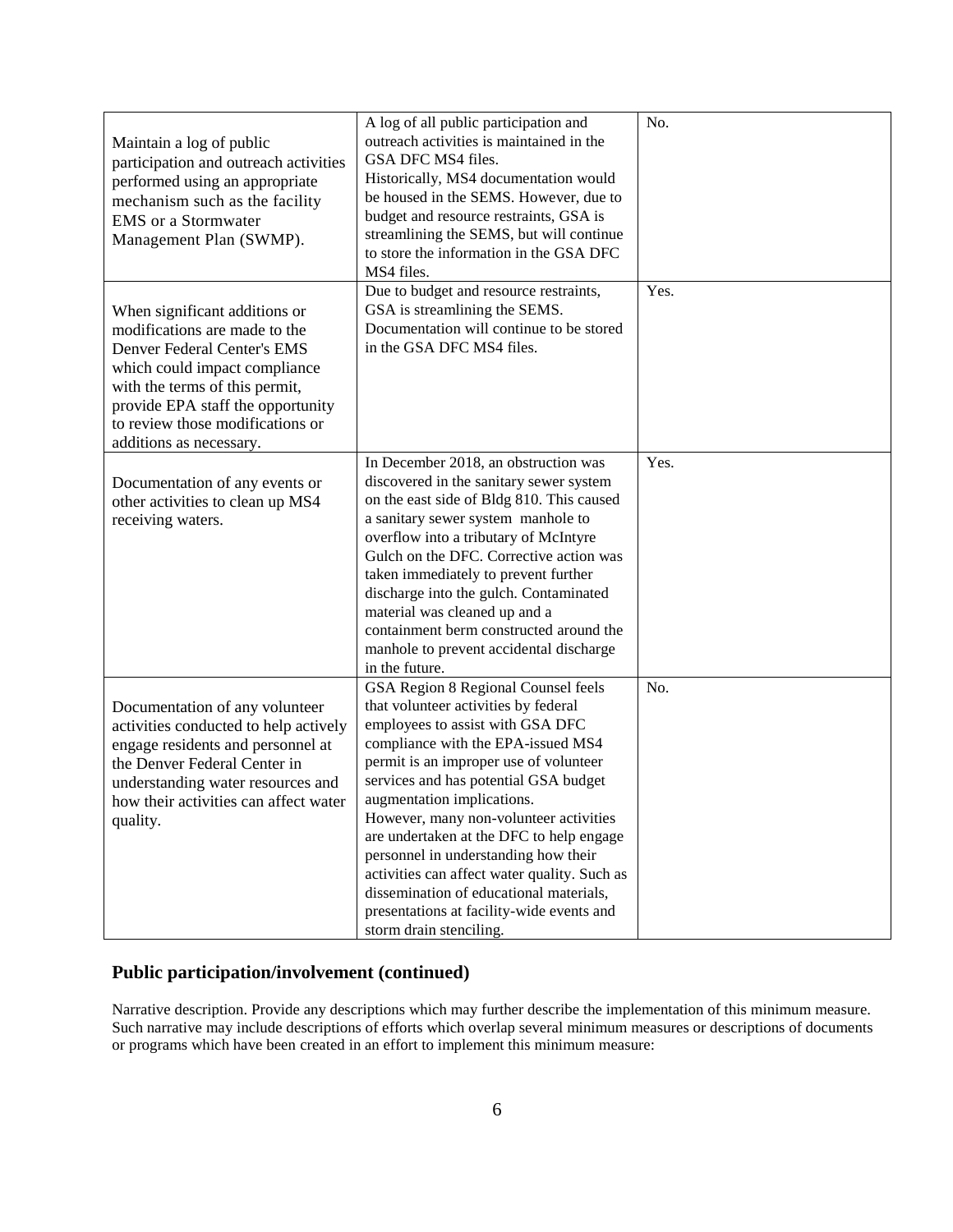The main community engagement events for the DFC stormwater program are participation in campus-wide Earth Day events, presentations and distribution of information at the DFC Farmers Market which takes place each Thursday throughout the summer months, distribution of information via the quarterly DFC newsletter and the DFC Facebook page.

## **3. Illicit Discharge Detection and Elimination**

 Provide the status of any measurable goal scheduled for completion during the reporting period or for which activities have begun. For program elements started, but not completed, any milestones that have been met must be indicated. If a change will be proposed to the BMP or measurable goal as part of the annual report, this must be stated and the proposed changes discussed. For each change proposed, you must provide information on:

- 1. The BMP/Measurable goal for which a change is proposed;
- 2. Any proposed changes to the BMP description;
- 3. Any proposed changes to the measurable goals (including specific dates and measures); and
- 4. The rationale for the proposed changes.

 Describe any measurable goal(s) for illicit discharge detection and elimination for the reporting period; including dates and numeric measures:

| <b>Measurable Goal(s)</b><br>Including dates and numeric<br>measures, as previously submitted                                                                                                                                                                                                                                                                                                                                 | Status:<br>Including dates and numeric<br>measures.                                                                                                                                                                                                                                                                                                                                                                                                                                                                                                                                                                                                                                                                                                                                                                                                                                                                                                                               | Changes proposed to BMP and/or<br>Measurable Goal? (Yes/No).<br>If yes, provide information on<br>proposed changes and rationale. |
|-------------------------------------------------------------------------------------------------------------------------------------------------------------------------------------------------------------------------------------------------------------------------------------------------------------------------------------------------------------------------------------------------------------------------------|-----------------------------------------------------------------------------------------------------------------------------------------------------------------------------------------------------------------------------------------------------------------------------------------------------------------------------------------------------------------------------------------------------------------------------------------------------------------------------------------------------------------------------------------------------------------------------------------------------------------------------------------------------------------------------------------------------------------------------------------------------------------------------------------------------------------------------------------------------------------------------------------------------------------------------------------------------------------------------------|-----------------------------------------------------------------------------------------------------------------------------------|
| Implement a program to detect and<br>eliminate illicit discharges into its<br>MS4. The program shall include<br>procedures for detection,<br>identification of sources, and removal<br>of non-stormwater discharges from<br>the storm sewer system. This<br>program shall address illegal<br>dumping into the storm sewer<br>system, and include training for staff<br>on how to respond to reports of illicit<br>discharges. | The BMPs implemented to help detect<br>and eliminate illicit discharges into the<br>MS4 include:<br>• Maintain existing storm sewer map.<br>• Plug or reroute floor drains connected<br>to the storm sewer as they are<br>discovered.<br>• Perform annual dry-weather screening<br>survey on storm sewer outfalls along<br>McIntyre Gulch and the Agricultural<br>Ditch for the presence of non--<br>stormwater discharges.<br>• During the first year of the permit<br>performed monthly screening survey of<br>outfalls along McIntyre Gulch for the<br>presence of non-- stormwater<br>discharges.<br>• During the second year of the permit<br>performed monthly screening survey of<br>outfalls along the Agricultural Ditch for<br>the presence of non-- stormwater<br>discharges.<br>• Developed contract language<br>prohibiting non-storm water discharges<br>• Assess non-storm water discharges as<br>they are discovered.<br>Documentation of these activities can be | No.                                                                                                                               |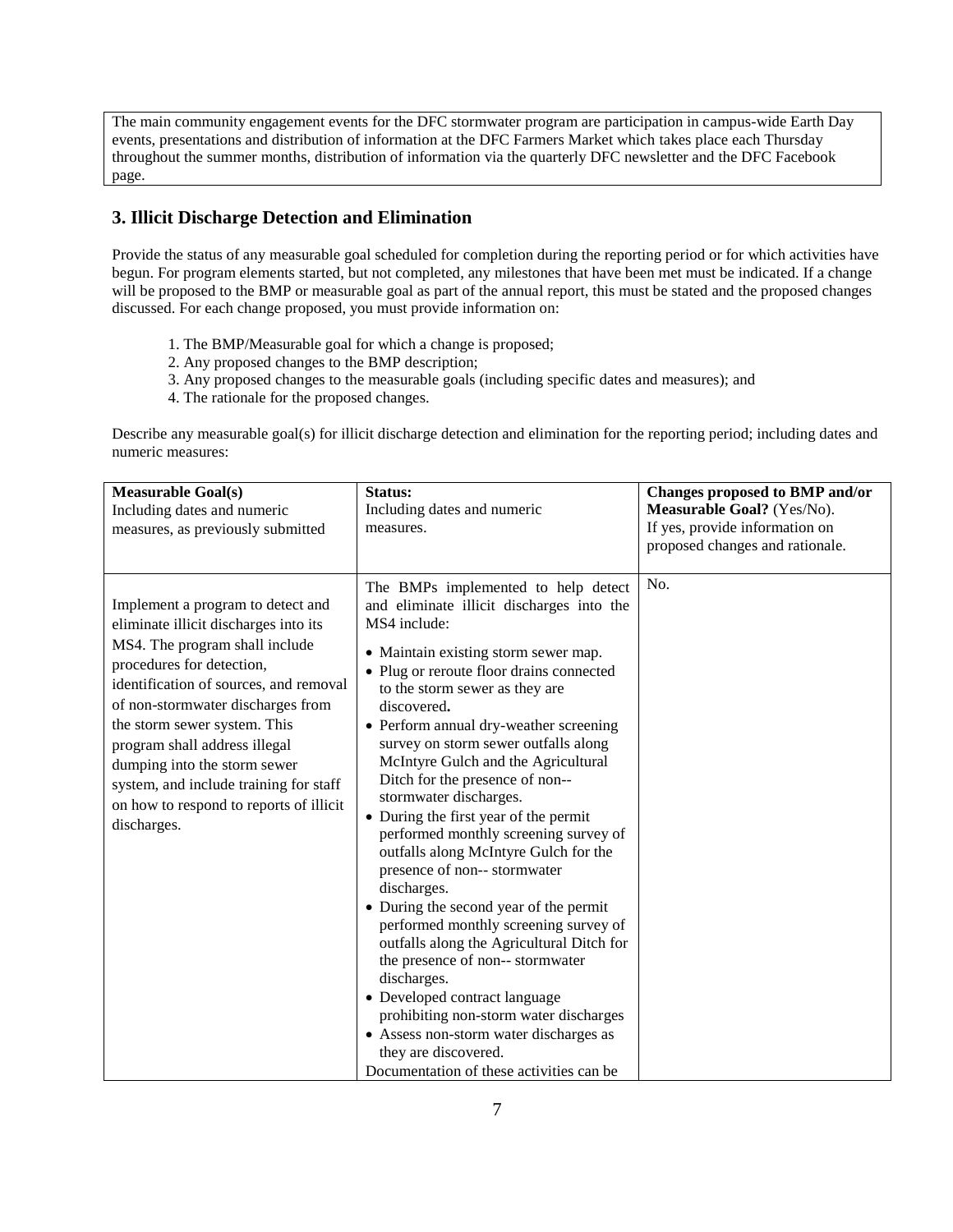|                                                                                                                                                                                                                                                                                                       | submitted to EPA upon request.                                                                                                                                                                                                                                                                                                                                                                                                                                                                                                                                                                                                                                                                                                                                                                                                                                                               |     |
|-------------------------------------------------------------------------------------------------------------------------------------------------------------------------------------------------------------------------------------------------------------------------------------------------------|----------------------------------------------------------------------------------------------------------------------------------------------------------------------------------------------------------------------------------------------------------------------------------------------------------------------------------------------------------------------------------------------------------------------------------------------------------------------------------------------------------------------------------------------------------------------------------------------------------------------------------------------------------------------------------------------------------------------------------------------------------------------------------------------------------------------------------------------------------------------------------------------|-----|
| Effectively prohibit, through<br>regulatory mechanisms available to<br>GSA to prohibit illicit discharges<br>and illegal dumping to the MS4<br>which includes, but is not limited<br>to, notifying EPA and entering into<br>a Federal Facility Compliance<br>Agreements with the federal<br>agencies. | As negotiated between GSA and EPA in<br>the new DFC permit (CO-R 042004),<br>Section 2.4.2 of the permit states:<br>"Effectively prohibit, through regulatory<br>mechanisms available to GSA to prohibit<br>illicit discharges and illegal dumping to<br>the MS4 which includes, but is not limited<br>to, notifying EPA and entering into a<br><b>Federal Facility Compliance Agreements</b><br>with the federal agencies." The purpose<br>for this type of regulatory mechanism to<br>prohibit illicit discharges into the MS4<br>is because GSA has no means of<br>enacting enforcement actions on its<br>tenants (i.e., other government<br>agencies). If illicit discharges are<br>identified by GSA, the responsible party<br>will be required (through contractual<br>methods) to appropriately respond to the<br>discharge. If that party does not respond,<br>EPA will be notified. | No. |
| Provide a mechanism for reporting<br>of illicit discharges and provide this<br>number on any outreach materials<br>as appropriate.                                                                                                                                                                    | The DFC Emergency Hotline (303-236-<br>2911) can be used to report illicit<br>discharges, as well as contacting the DFC<br>Environmental Programs Group (EPG)<br>Manager (303-236-2858) or the DFC<br>Stormwater Manager at (303-236-2516).<br>This information is also provided on all<br>outreach materials.                                                                                                                                                                                                                                                                                                                                                                                                                                                                                                                                                                               | No. |
| Provide emergency spill contact<br>information to all building<br>managers, project managers, and<br>the appropriate tenant single point<br>of contact.                                                                                                                                               | Spill Prevention, Control, and<br>Countermeasure (SPCC) training, which<br>includes emergency spill contact<br>information, is provided to all GSA DFC<br>building managers and project<br>managers.<br>Emergency spill contact information is<br>also provided in the Stormwater<br>Informational Brochure. The brochure is<br>provided to building managers who<br>distribute it to their appropriate tenant<br>points of contact.                                                                                                                                                                                                                                                                                                                                                                                                                                                         | No. |
| Investigate any illicit discharge<br>within fifteen $(15)$ days of its<br>detection, and take action to<br>eliminate the source of the<br>discharge within forty five (45)<br>days of its detection (or obtain<br>permission from EPA for such                                                        | Upon detection of an illicit discharge, it<br>is DFC EPG protocol to investigate<br>immediately. Investigation into the<br>source of an illicit discharge starts<br>within the 15 day requirement and<br>stopping the discharge also occurs<br>within in this time frame.<br>Action is taken to eliminate the source<br>of the discharge as soon as possible, but                                                                                                                                                                                                                                                                                                                                                                                                                                                                                                                            | No. |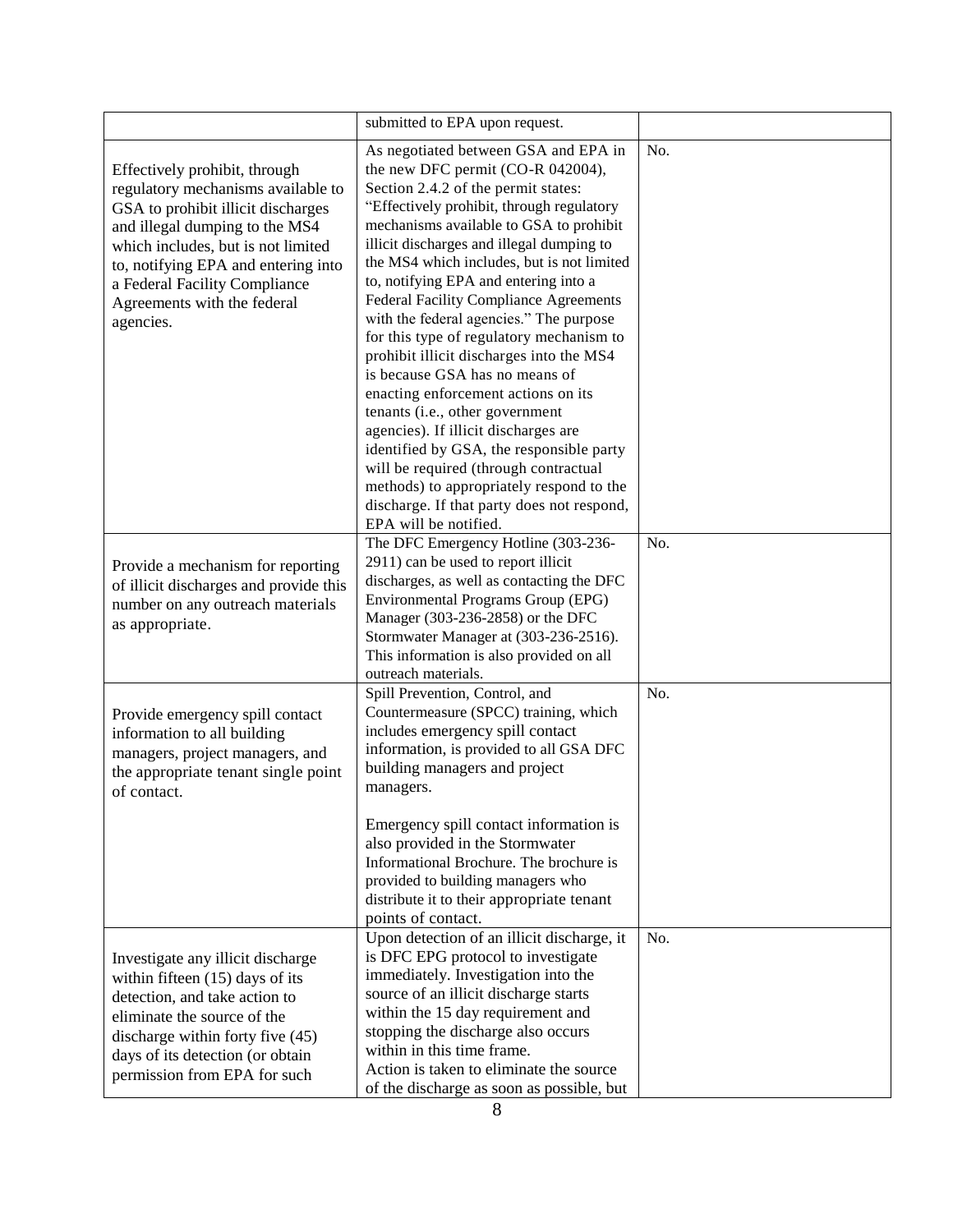| longer periods as may be necessary      | is funding dependent. If eliminating the    |     |
|-----------------------------------------|---------------------------------------------|-----|
| in particular instances).               | source requires significant funding; the    |     |
|                                         | project is placed on a list and prioritized |     |
|                                         | based other needs of the facility. This is  |     |
|                                         | often longer than 45 days.                  |     |
|                                         | An example is the 2018 illicit discharge    |     |
|                                         | of sewage waste from Building               |     |
|                                         | 810. GSA corrected the problem              |     |
|                                         | immediately (e.g., stopped all discharge    |     |
|                                         | from the building), then continued to       |     |
|                                         | investigate the cause to eliminate          |     |
|                                         | further illicit discharge when sewage       |     |
|                                         | discharge from the building was             |     |
|                                         | resumed.                                    |     |
|                                         | To complete the final remedy to the         |     |
|                                         | problem, GSA had to request funds.          |     |
|                                         | Due to the location and sensitive nature    |     |
|                                         | of the problem within a wetland,            |     |
|                                         | funding was obtained quickly.               |     |
|                                         | However, GSA had to await approval of       |     |
|                                         | the US COE 404 permit to complete the       |     |
|                                         | final remedy.                               |     |
|                                         | EPA shall be notified when eliminating      |     |
|                                         | the source of the discharge is              |     |
|                                         | anticipated to be greater than 45 days.     |     |
|                                         | Dry weather screening efforts, illicit      | No. |
| Maintain an information system          | discharge reports, and the location and     |     |
| which tracks dry weather screening      | any remediation efforts to address          |     |
| efforts, illicit discharge reports, and | identified illicit discharges are           |     |
| the location and any remediation        | maintained on the GSA Region 8 DFC          |     |
| efforts to address identified illicit   | MS4 files.                                  |     |
| discharges.                             | Documentation of these activities can be    |     |
|                                         | submitted to EPA upon request.              |     |
|                                         |                                             |     |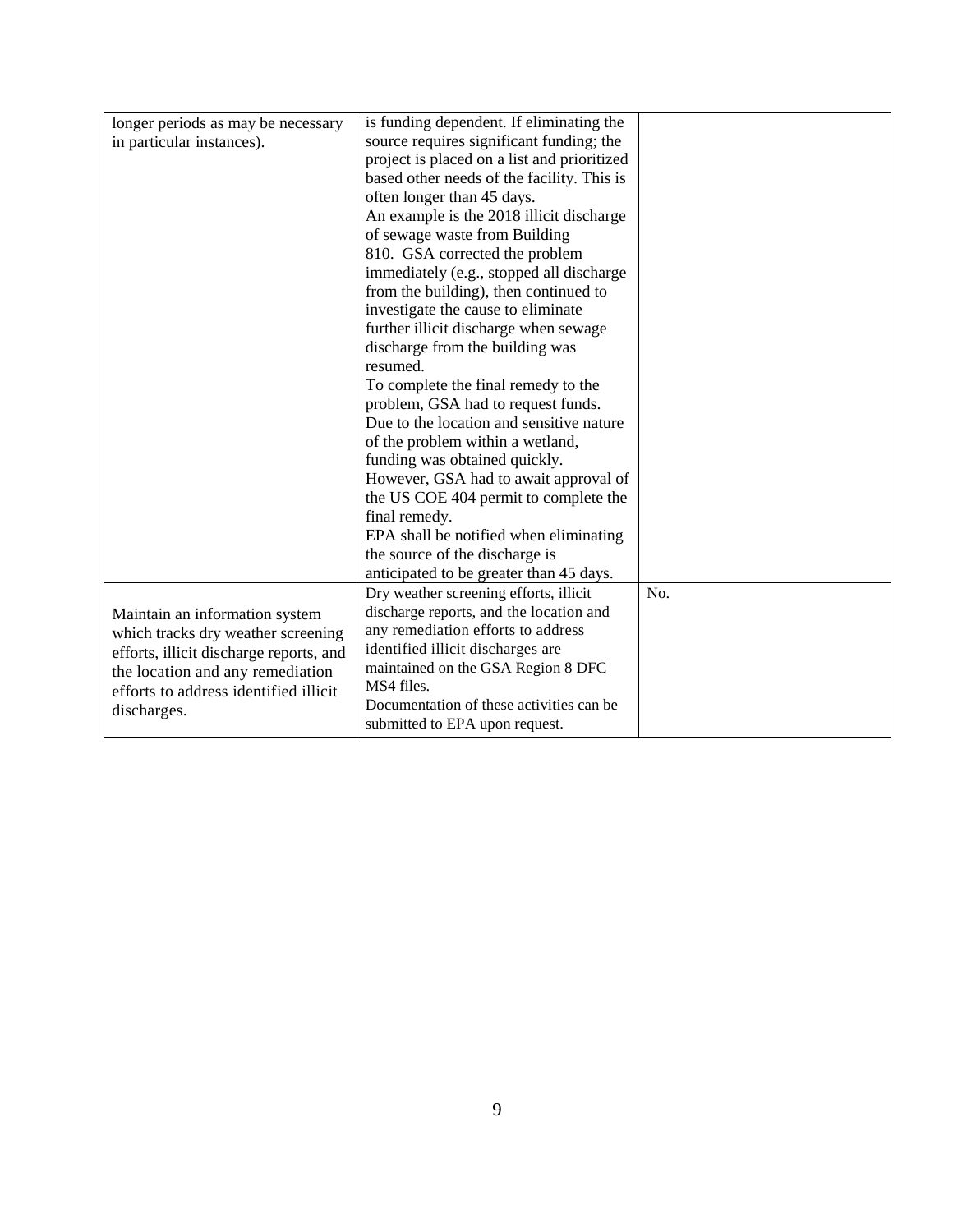| Conduct dry weather screening<br>annually at each of the major<br>outfalls for the presence of<br>non-stormwater discharges and to<br>determine if there are significant<br>erosion issues which need to be<br>addressed. This requirement can<br>be fulfilled by complying with<br>Part 1.3.3. If an illicit discharge is<br>detected, an assessment of that<br>discharge shall be made. For<br>example, sampling could include<br>field tests of selected chemical<br>parameters as indicators of<br>discharge sources where dry<br>weather flows are detected.<br>Screening level tests may utilize<br>less expensive "field test kits"<br>using test methods not approved<br>by EPA under 40 CFR Part 136,<br>provided the manufacturer's<br>published detection ranges are<br>adequate for the illicit discharge<br>detection purposes. | GSA inspected all MS4 storm sewer<br>outfalls along McIntyre Gulch once a<br>month for the first year of this permit.<br>GSA also inspected all storm sewer<br>outfalls along the Agricultural Ditch<br>once a month for the second year of this<br>permit.<br>GSA conducts dry weather screening<br>annually at outfalls for the presence of<br>non-stormwater discharges and to<br>determine if there are significant<br>erosion issues.<br>Documentation of these activities can be<br>submitted to EPA upon request. | No. |
|----------------------------------------------------------------------------------------------------------------------------------------------------------------------------------------------------------------------------------------------------------------------------------------------------------------------------------------------------------------------------------------------------------------------------------------------------------------------------------------------------------------------------------------------------------------------------------------------------------------------------------------------------------------------------------------------------------------------------------------------------------------------------------------------------------------------------------------------|--------------------------------------------------------------------------------------------------------------------------------------------------------------------------------------------------------------------------------------------------------------------------------------------------------------------------------------------------------------------------------------------------------------------------------------------------------------------------------------------------------------------------|-----|
| Address the categories of non-<br>stormwater discharges or flows<br>listed in Part 1.3.2 and require local<br>controls or conditions on these<br>discharges as necessary to ensure<br>that they are not significant<br>contributors of pollutants to the<br>small MS4. If the permittee<br>identifies any of these non-<br>stormwater discharges as a<br>significant contributor of<br>pollutants, the permittee must<br>include the category as an illicit<br>discharge and implement a plan of<br>action to minimize or eliminate<br>the illicit discharge as soon as<br>practicable.                                                                                                                                                                                                                                                      | Categories of non-stormwater<br>discharges or flows listed in Part 1.3.2<br>have been evaluated across the DFC<br>campus and to date, determined to not<br>be significant contributors of<br>pollutants to the MS4.                                                                                                                                                                                                                                                                                                      | No. |
| Update the complete storm sewer<br>system map in the Denver Federal<br>Center GIS prior to the end of year<br>three of the permit.                                                                                                                                                                                                                                                                                                                                                                                                                                                                                                                                                                                                                                                                                                           | The DFC storm sewer system map was<br>updated in 2016. Updates are made to the<br>map as changes in the system occur.                                                                                                                                                                                                                                                                                                                                                                                                    | No. |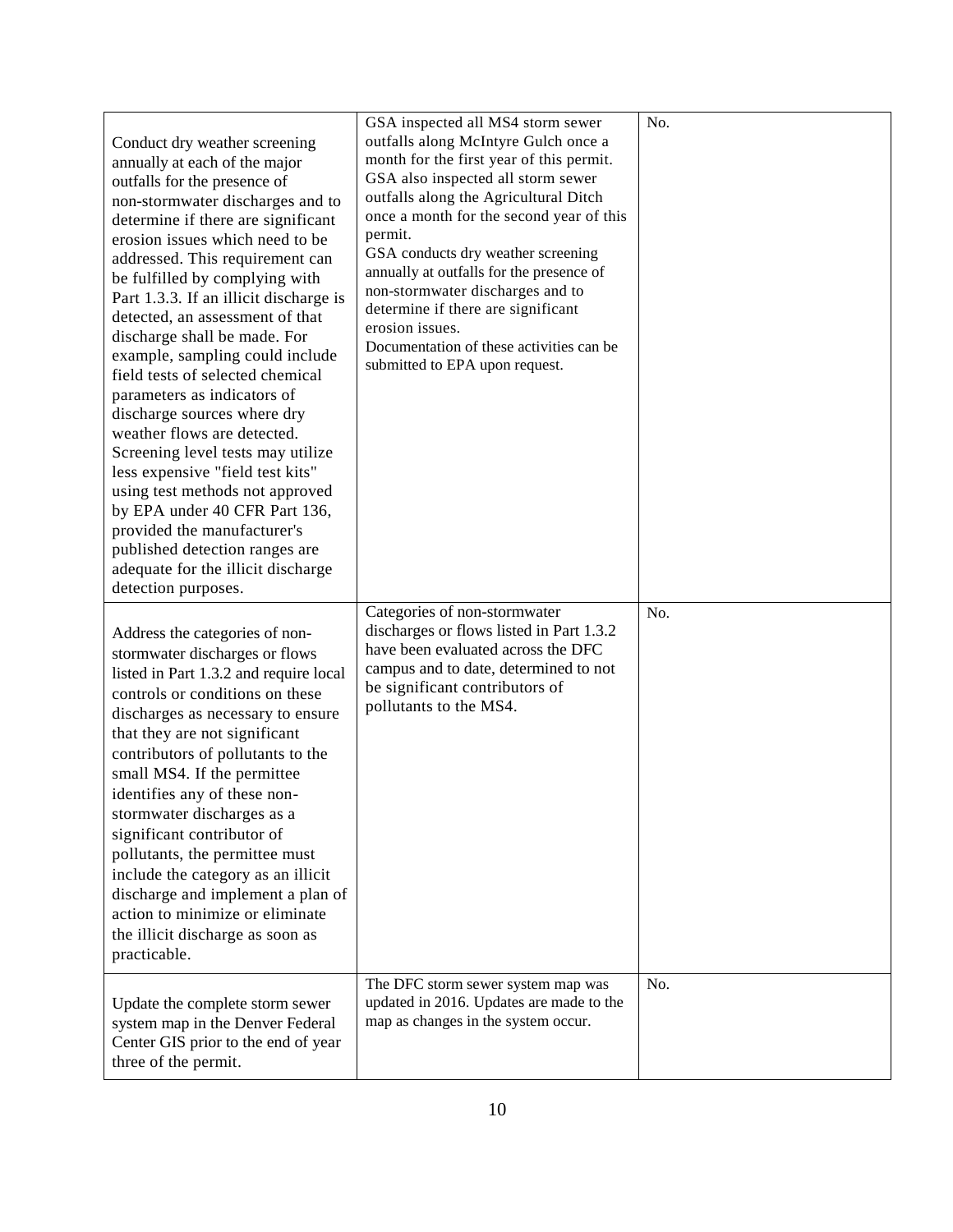| A description of the program used to    | The BMPs implemented to help detect                                             | No.  |
|-----------------------------------------|---------------------------------------------------------------------------------|------|
| detect and eliminate illicit discharges | and eliminate illicit discharges into the                                       |      |
| into the MS4; including procedures      | MS4 include:                                                                    |      |
| for detection, identification of        | • Maintain existing storm sewer map.                                            |      |
| sources, and removal of non-            | • Plug or reroute floor drains                                                  |      |
| stormwater discharges from the storm    | connected to the storm sewer as                                                 |      |
| sewer system.                           | they are discovered.                                                            |      |
|                                         | • Perform annual dry-weather                                                    |      |
|                                         | screening survey on storm sewer                                                 |      |
|                                         | outfalls for the presence of non--                                              |      |
|                                         | stormwater discharges.                                                          |      |
|                                         | • Perform annual dry-weather                                                    |      |
|                                         | screening survey screening survey                                               |      |
|                                         | of outfalls along the Agricultural                                              |      |
|                                         | Ditch for the presence of non--                                                 |      |
|                                         | stormwater discharges.                                                          |      |
|                                         | • Development of contract language                                              |      |
|                                         | prohibiting non-storm water                                                     |      |
|                                         | discharges                                                                      |      |
|                                         | • Assess non-storm water discharges                                             |      |
|                                         | as they are discovered.                                                         |      |
|                                         |                                                                                 |      |
|                                         | Documentation of these activities can be                                        |      |
|                                         | submitted to EPA upon request.                                                  |      |
| A description of the location and       | The dry weather screening is performed                                          | No.  |
| method of dry weather screening         | by physically visiting each stormwater                                          |      |
| performed.                              | outfall where it discharges to McIntyre                                         |      |
|                                         | Gulch and the Agricultural Ditch. The                                           |      |
|                                         | screening is normally conducted in                                              |      |
|                                         | September-November of each year, after a                                        |      |
|                                         | minimum of no measurable precipitation<br>event 96 hours prior to the screening |      |
|                                         | event. At each outfall, the discharge rate                                      |      |
|                                         | (if any) is measured and dissolved                                              |      |
|                                         | oxygen, conductivity, temperature, pH,                                          |      |
|                                         | salinity and turbidity are measured using                                       |      |
|                                         | portable field instrumentation.                                                 |      |
|                                         | Documentation of these activities can be                                        |      |
|                                         | submitted to EPA upon request.                                                  |      |
| A description of illicit discharges     | DFC has investigated the constant flow                                          | Yes. |
| located and all actions taken to        | observed in three of the storm sewer                                            |      |
| eliminate sources of illicit            | outfalls. In all three outfalls building                                        |      |
| discharges.                             | footing drains (allowable non-stormwater                                        |      |
|                                         | discharge) were found to be contributing                                        |      |
|                                         | flow to the storm sewer lines. The report                                       |      |
|                                         | detailing this investigation can be                                             |      |
|                                         | provided to EPA upon request.                                                   |      |
|                                         |                                                                                 |      |
|                                         |                                                                                 |      |
|                                         | Also, projects have been implemented to                                         |      |
|                                         | determine if interior building drains are                                       |      |
|                                         | connected to the sanitary sewer system or                                       |      |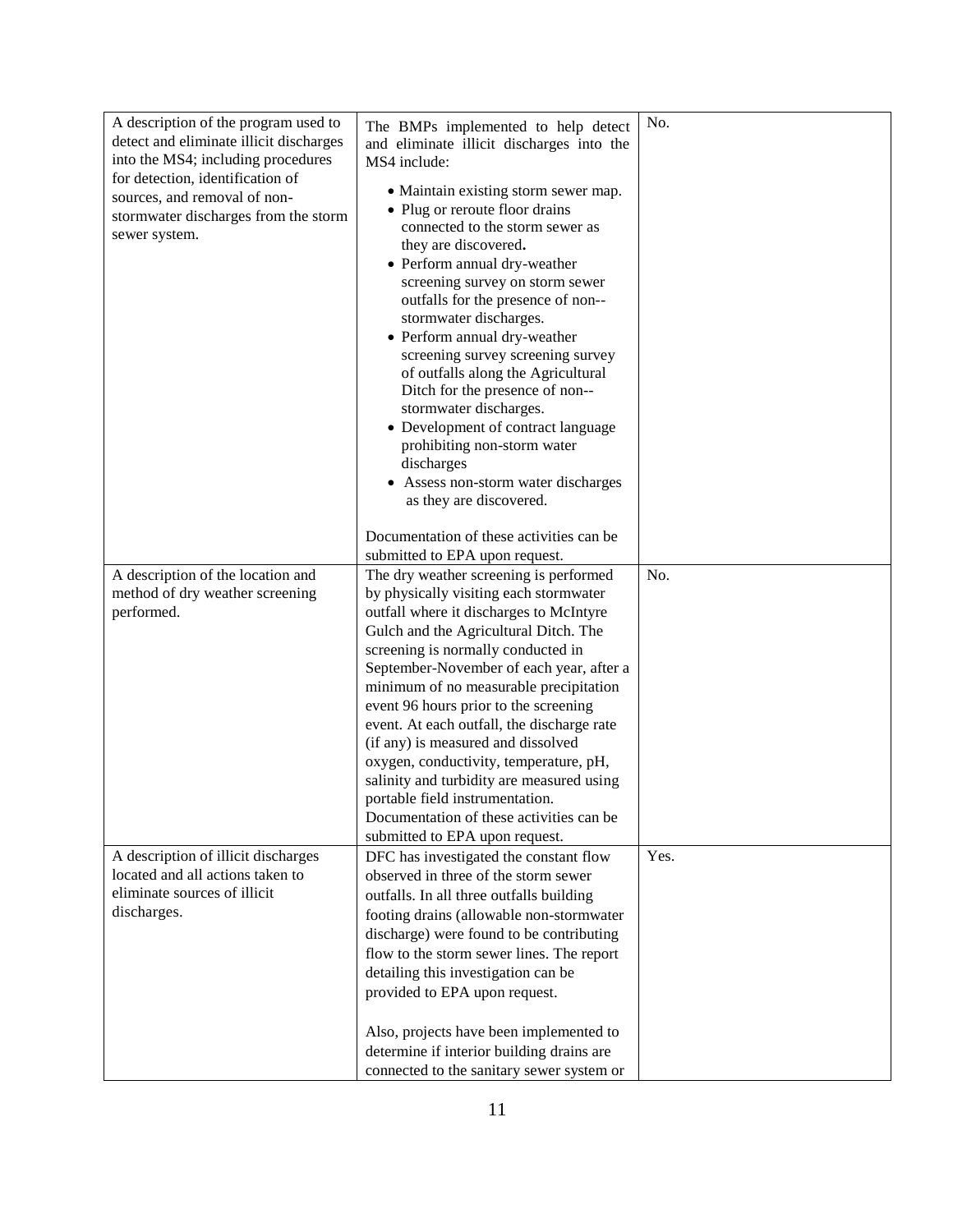|                                      | the storm sewer system in Buildings 45,                                              |      |
|--------------------------------------|--------------------------------------------------------------------------------------|------|
|                                      | 50, 55, 56, 57 and 810. Work on these                                                |      |
|                                      | projects is ongoing                                                                  |      |
|                                      |                                                                                      |      |
|                                      | At this time there are no other known                                                |      |
|                                      | illicit discharges to the MS4.                                                       |      |
| A description of training materials  | <b>Stormwater Management Training</b>                                                | No.  |
| used and the frequency at which      | consists of a 1 hour video training session                                          |      |
| training was provided to the target  | and is provided annually. The training can                                           |      |
| audience(s) on how to respond to     | be viewed at this web address:                                                       |      |
| reports of illicit discharges.       | http://www.gsa.gov/portal/content/114575                                             |      |
|                                      | Documentation of the 2018 attendees can                                              |      |
|                                      | be submitted to EPA upon request.                                                    |      |
| A description or citation of the     | As negotiated between GSA and EPA in                                                 | No.  |
| established ordinance or other       | the new DFC permit (CO-R 042004),                                                    |      |
| regulatory mechanism used to         | Section 2.4.2 of the permit states:                                                  |      |
| prohibit illicit discharges into the | "Effectively prohibit, through regulatory                                            |      |
| MS4.                                 | mechanisms available to GSA to prohibit                                              |      |
|                                      | illicit discharges and illegal dumping to                                            |      |
|                                      | the MS4 which includes, but is not limited                                           |      |
|                                      | to, notifying EPA and entering into a                                                |      |
|                                      | <b>Federal Facility Compliance Agreements</b>                                        |      |
|                                      | with the federal agencies." The purpose                                              |      |
|                                      | for this type of regulatory mechanism to                                             |      |
|                                      | prohibit illicit discharges into the MS4                                             |      |
|                                      | is because GSA has no means of                                                       |      |
|                                      | enacting enforcement actions on its                                                  |      |
|                                      | tenants (i.e., other government                                                      |      |
|                                      | agencies). If illicit discharges are                                                 |      |
|                                      | identified by GSA, the responsible party                                             |      |
|                                      | will be required (through contractual                                                |      |
|                                      | methods) to appropriately respond to the                                             |      |
|                                      | discharge. If that party does not respond,                                           |      |
|                                      | EPA will be notified.                                                                |      |
| A copy or excerpt from the           | The only illicit discharge identified during                                         | Yes. |
| information management system used   | this reporting period was in December                                                |      |
| to track illicit discharges.         | 2018, when an obstruction was discovered                                             |      |
|                                      | in the sanitary sewer system on the east<br>side of Bldg 810. This caused a sanitary |      |
|                                      | sewer system manhole to overflow into an                                             |      |
|                                      | unnamed tributary of McIntyre Gulch on                                               |      |
|                                      | the DFC. The appropriate section of the                                              |      |
|                                      | sanitary sewer was shut down                                                         |      |
|                                      | immediately and corrective action was                                                |      |
|                                      | taken to prevent further discharge from                                              |      |
|                                      | the manhole into the gulch. Contaminated                                             |      |
|                                      | material was excavated and disposed, and                                             |      |
|                                      | a containment berm was constructed                                                   |      |
|                                      | around the manhole to prevent accidental                                             |      |
|                                      | discharge in the future.                                                             |      |
|                                      |                                                                                      |      |
|                                      | Documentation can be submitted to EPA                                                |      |
|                                      | upon request.                                                                        |      |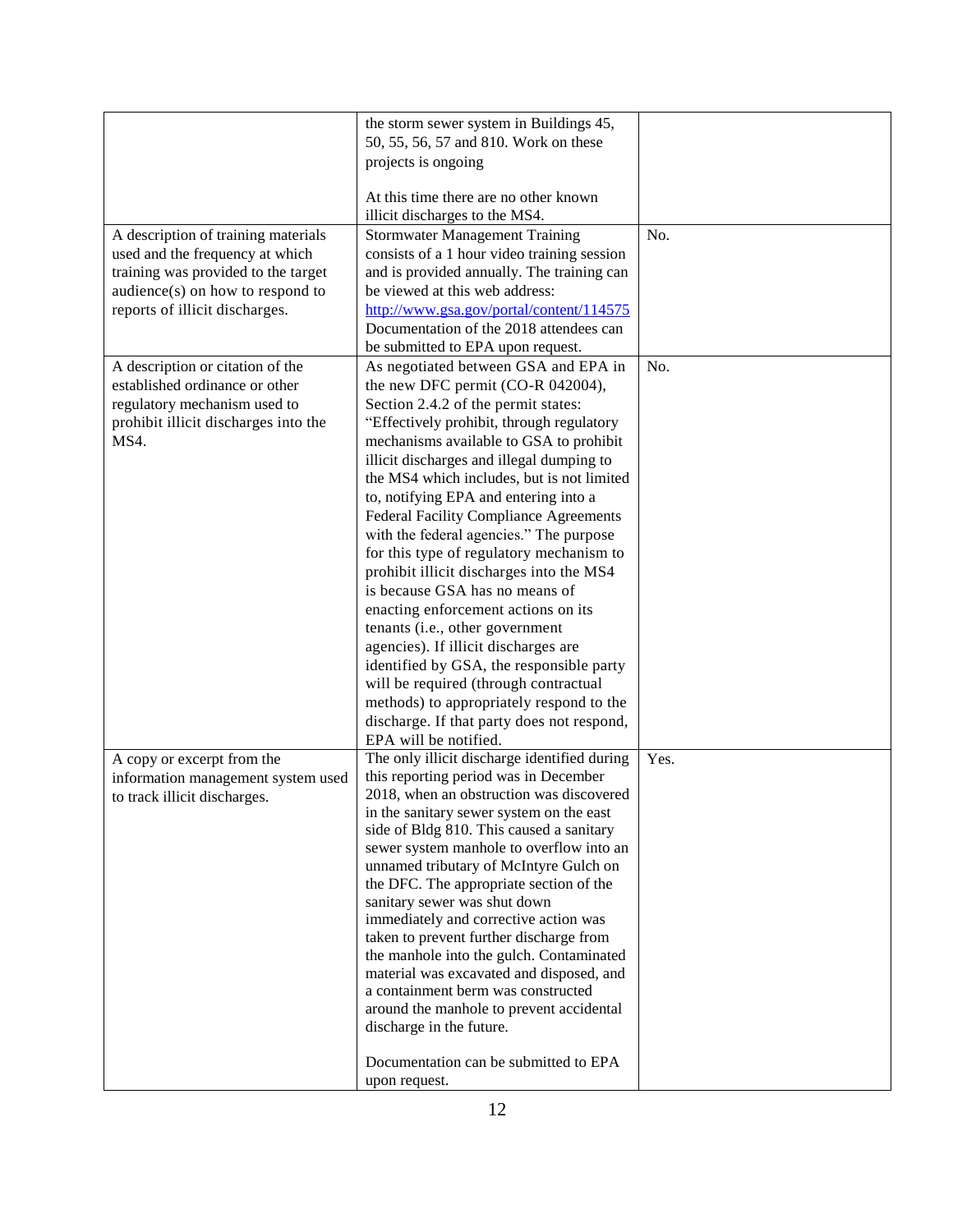| A description of the categories of    | DFC has investigated the constant flow      | No. |
|---------------------------------------|---------------------------------------------|-----|
| non-stormwater discharges evaluated   | observed in three of the storm sewer        |     |
| as potentially being significant      | outfalls. In all three outfalls building    |     |
| contributors of pollutants to the     | footing drains (allowable non-stormwater    |     |
| MS4 and any local controls placed     | discharge) were found to be contributing    |     |
| on these discharges.                  | flow to the storm sewer lines. These        |     |
|                                       | discharges are not potential significant    |     |
|                                       | contributors of pollutants because          |     |
|                                       | building operations are not tied to the     |     |
|                                       | building footing drains and the buildings   |     |
|                                       | are not located within the area of a        |     |
|                                       | contaminated groundwater plume.             |     |
|                                       | The report detailing this investigation can |     |
|                                       | be provided to EPA upon request.            |     |
| A description of the schedule and/or  | A final storm sewer map was completed       | No. |
| progress in creating a complete storm | in August 2015 and revised in June          |     |
| sewer map in the Denver Federal       | 2016. This map is a living document and     |     |
| Center GIS.                           | will be updated on a continuing basis.      |     |
|                                       |                                             |     |

## **Illicit Discharge Detection and Elimination (continued)**

 Narrative description. Provide any descriptions which may further describe the implementation of this minimum measure. Such narrative may include descriptions of efforts which overlap several minimum measures or descriptions of documents or programs which have been created in an effort to implement this minimum measure:

Upon detection of an illicit discharge, it is DFC EPG protocol to investigate immediately. Investigation into the source of an illicit discharge starts within the 15 day requirement and stopping the discharge also occurs within in this time frame.

 anticipated to be greater than 45 days. The DFC storm sewer system map was updated in 2016. Updates are made to the map as changes in the system occur. A copy of the map can be provided upon request. Action is taken to eliminate the source of the discharge as soon as possible, but is funding dependent. If eliminating the source requires significant funding; the project is placed on a list and prioritized based other needs of the facility. This is often longer than 45 days. EPA shall be notified when eliminating the source of the discharge is

## **4. Construction Site Stormwater Runoff Control**

 Provide the status of any measurable goal scheduled for completion during the reporting period or for which activities have begun. For program elements started, but not completed, any milestones that have been met must be indicated. If a change will be proposed to the BMP or measurable goal as part of the annual report, this must be stated and the proposed changes discussed. For each change proposed, you must provide information on:

- 1. The BMP/Measurable goal for which a change is proposed;
- 2. Any proposed changes to the BMP description;
- 3. Any proposed changes to the measurable goals (including specific dates and measures); and
- 4. The rationale for the proposed changes.

 Describe any measurable goal(s) for construction site stormwater runoff control for the reporting period; including dates and numeric measures: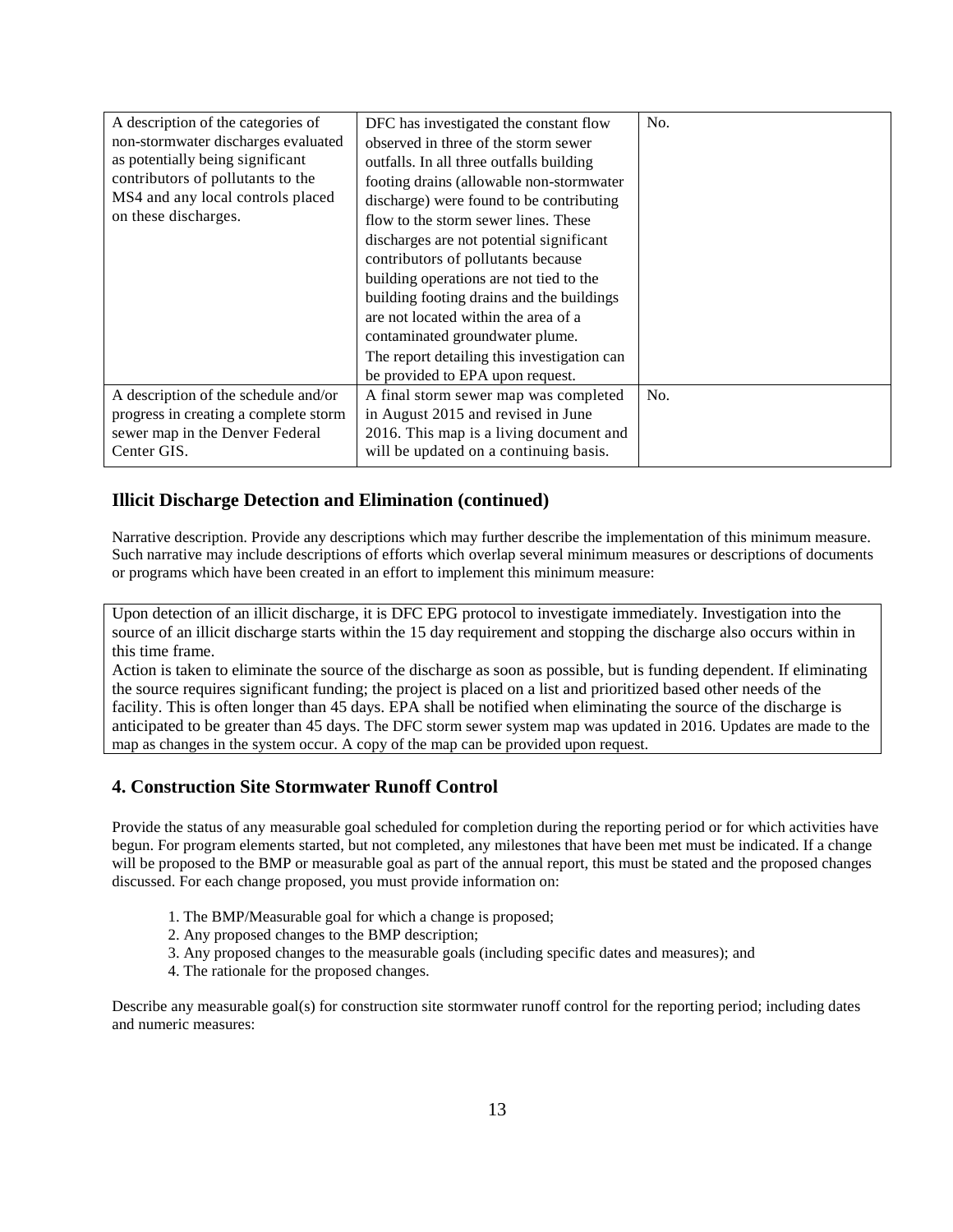| <b>Measurable Goal(s)</b><br>Including dates and numeric<br>measures, as previously submitted                                                                                                                                                                                                                                                                                            | Status:<br>Including dates and numeric<br>measures                                                                                                                                                                                                                                                                                                                                                                                                    | Changes proposed to BMP and/or<br>Measurable Goal? (Yes/No).<br>If yes, provide information on<br>proposed changes and rationale. |
|------------------------------------------------------------------------------------------------------------------------------------------------------------------------------------------------------------------------------------------------------------------------------------------------------------------------------------------------------------------------------------------|-------------------------------------------------------------------------------------------------------------------------------------------------------------------------------------------------------------------------------------------------------------------------------------------------------------------------------------------------------------------------------------------------------------------------------------------------------|-----------------------------------------------------------------------------------------------------------------------------------|
| Maintain a list of policies and<br>procedures which can be used to<br>enforce construction site<br>compliance within the DFC. This<br>may include working with the City<br>of Lakewood and utilizing the EPA<br>for enforcement of construction<br>stormwater violations.                                                                                                                | GSA maintains two policies to enforce<br>construction site compliance. The GSA<br><b>Region 8 Stormwater Management</b><br>Environmental Procedure is included as a<br>requirement in every DFC contract that<br>has the potential to disturb soil.<br>The DFC Dig Permit contains procedures<br>that are required for all projects that<br>disturb any amount of soil.<br>Documentation of these procedures can<br>be submitted to EPA upon request. | No.                                                                                                                               |
| Use available regulatory<br>mechanisms under the authority of<br>the permittee to require erosion<br>and sediment controls with<br>sanctions for compliance to ensure<br>compliance with the terms of the<br><b>NPDES</b> General Permit for<br><b>Stormwater Discharges for</b><br>Construction Activity in Colorado,<br>COR10000F (i.e., the Construction<br>General Permit or "CGP"). | By requiring that the GSA Region 8<br>Stormwater Management Environmental<br>Procedure is included in DFC contracts, it<br>allows GSA to ensure compliance via a<br>contract requirement.                                                                                                                                                                                                                                                             | No.                                                                                                                               |
| Create a general plan for<br>inspection and enforcement of<br>construction site stormwater BMPs<br>which specifies any appropriate<br>sanctions, penalties, enforcement<br>procedures and inspection<br>schedules.                                                                                                                                                                       | GSA personnel have developed<br>procedures to inspect construction sites to<br>ensure that contractors are correctly and<br>fully implementing the BMPs in their<br>approved S&EC plans. Additionally,<br>contractors are required to submit all of<br>their own inspection forms as part of their<br>project document deliverables.                                                                                                                  | No.                                                                                                                               |
| Review the scope of work for all<br>construction projects by<br>environmental staff (e.g., the EPG)<br>to assess whether proposed BMPs<br>are realistic and to ensure<br>compliance with the stormwater<br>construction permit requirements<br>for developing a stormwater<br>pollution prevention plan.                                                                                 | GSA Region 8 Office of Facilities<br>Management (OFM) reviews plans and<br>specifications on all construction projects<br>on the DFC. These OFM reviews include<br>EPG personnel who review the projects to<br>ensure compliance with the stormwater<br>permit requirements and the SWPPP.                                                                                                                                                            | No.                                                                                                                               |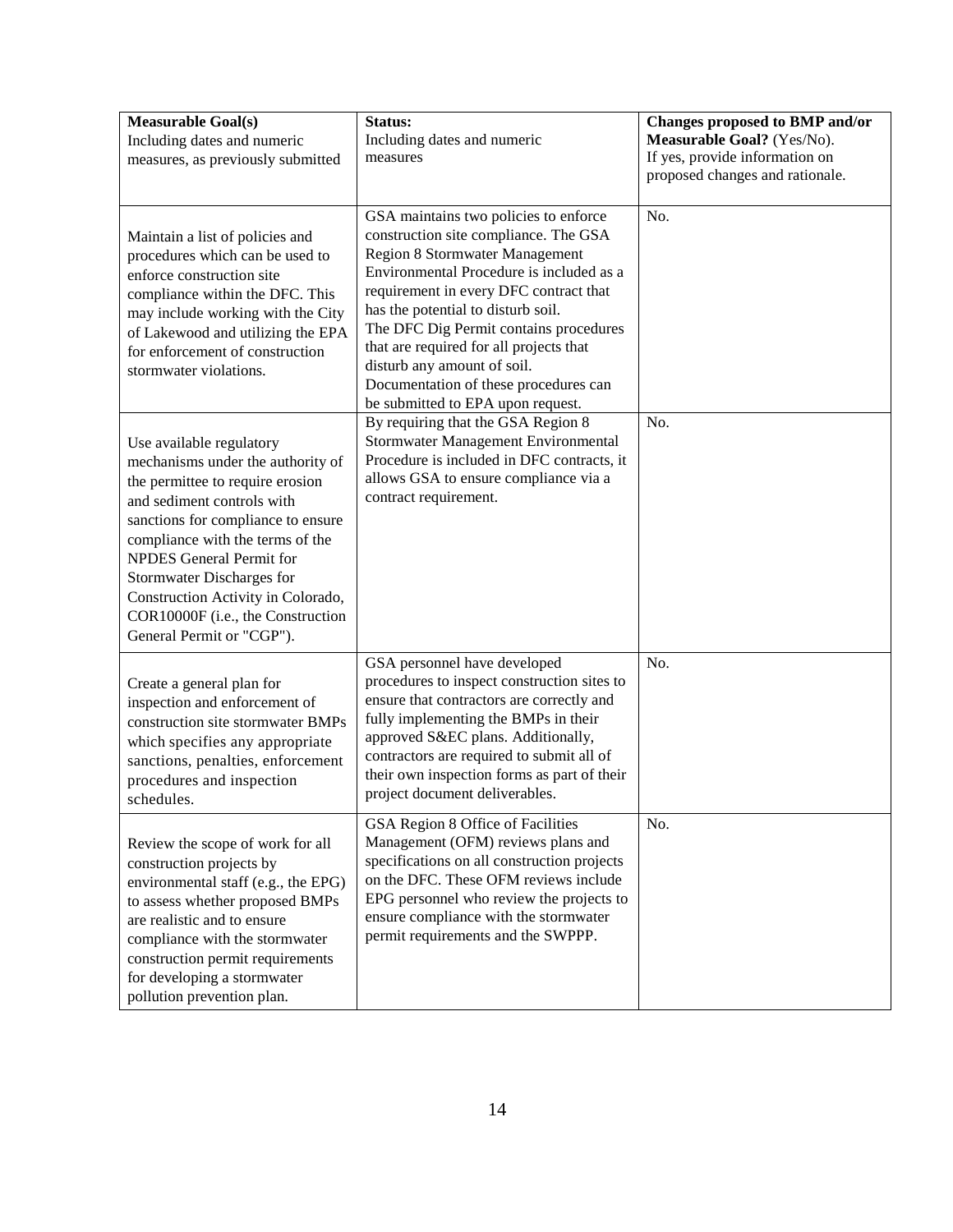| Provide information on<br>construction site BMPs with<br>criteria for maintenance and<br>installation. This may reference or<br>incorporate documents which<br>define how to install and maintain<br>BMPs such as the Urban Drainage<br>and Flood Control District Criteria<br>Manual.                                                                                                                                                       | As part of the OFM plan reviews<br>discussed above, information and<br>suggestions are provided on the<br>installation and maintenance of BMPs.                                                                                                                                                                                                                                      | No.  |
|----------------------------------------------------------------------------------------------------------------------------------------------------------------------------------------------------------------------------------------------------------------------------------------------------------------------------------------------------------------------------------------------------------------------------------------------|--------------------------------------------------------------------------------------------------------------------------------------------------------------------------------------------------------------------------------------------------------------------------------------------------------------------------------------------------------------------------------------|------|
| Maintain and utilize a closure<br>process whereby environmental<br>staff (e.g., the EPG) or contracting<br>office representatives who are<br>knowledgeable and have<br>expertise in the area of<br>stormwater management evaluate<br>whether 70% vegetative cover has<br>been met at all areas of the site<br>prior to closing out construction<br>stormwater permits. This process<br>could be incorporated into the dig<br>permit process. | In instances where areas of a construction<br>site require evaluation as to whether 70%<br>vegetative cover has been met prior to<br>closing out construction stormwater<br>permits, GSA will contract a 3 <sup>rd</sup> party<br>landscape professional to perform the<br>evaluation.<br>When possible, this requirement is<br>incorporated into the dig permit for the<br>project. | Yes. |
| Provide training to contracting<br>office representatives which<br>perform daily inspections on a<br>biannual basis regarding the<br>maintenance and installation of<br><b>Best Management Practices for</b><br>construction stormwater control<br>and the terms of the construction<br>stormwater permit.                                                                                                                                   | BMP inspection and maintenance training<br>is provided to EPG personnel who<br>perform inspections of the BMPS<br>specified in the construction stormwater<br>permits.                                                                                                                                                                                                               | No.  |
| Consider requiring emergency<br>response BMPs or other equipment<br>available in the back of response<br>trucks to prevent the flow of<br>sediment laden or contaminated<br>water from reaching storm drains,<br>since the DFC plays a role as a<br>first responder in dealing with<br>stormwater emergencies.                                                                                                                               | Equipment, including absorbent and spill<br>kits are available in the truck used by<br>EPG personnel. Additionally, spill kits<br>and inlet covers are stationed at numerous<br>locations throughout the campus,<br>including emergency generator locations.                                                                                                                         | No.  |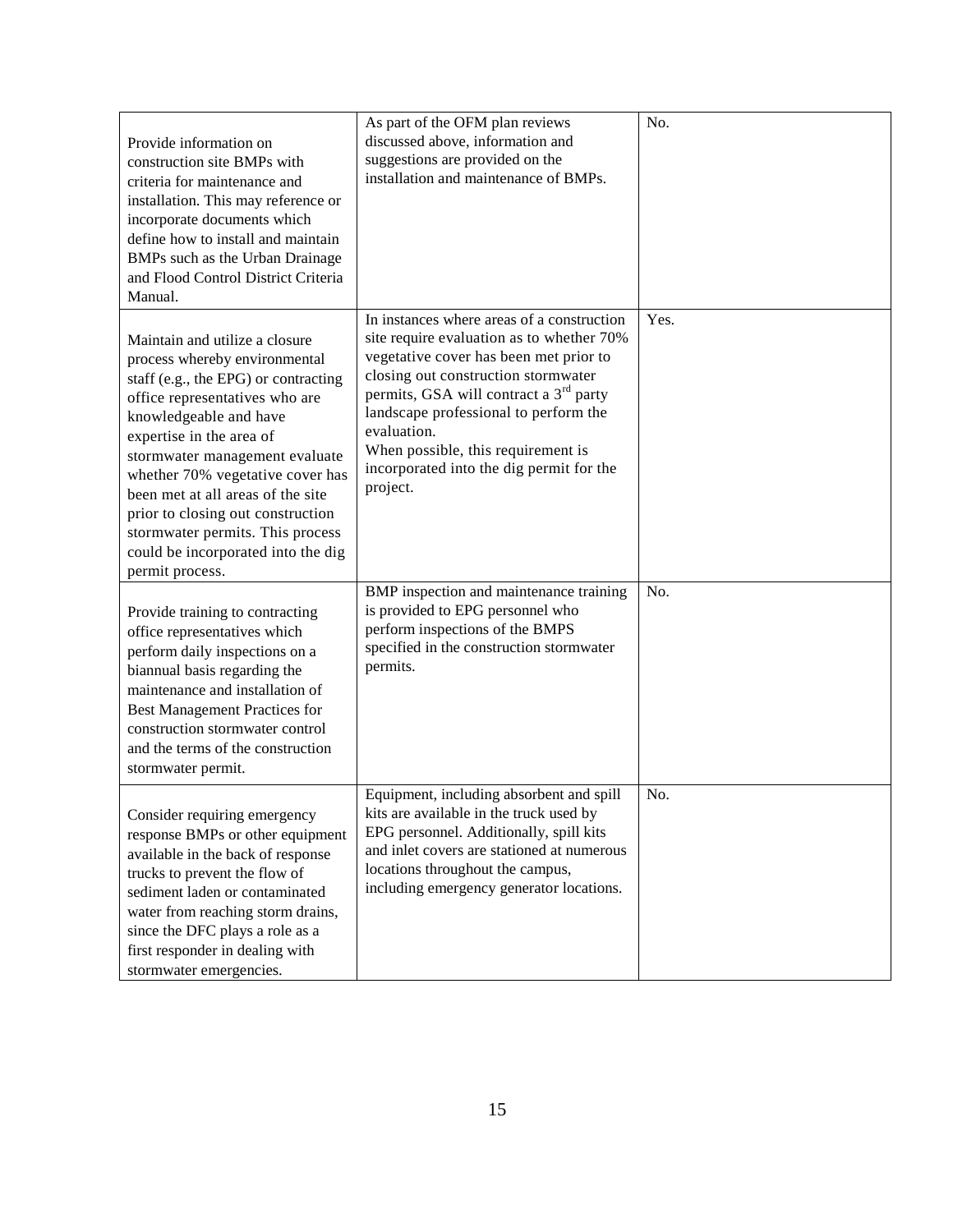|                                    | During the 2018 term of this permit,                                     | Yes. |
|------------------------------------|--------------------------------------------------------------------------|------|
| A description of construction      | only one construction activity took place                                |      |
| activities which disturbed greater | on the DFC that disturbed greater than                                   |      |
| than or equal to 5,000 square feet | 5,000 square feet of land. The project is                                |      |
| of land at the DFC during the      | to convert an existing warehouse                                         |      |
| term of this permit.               | building into data center.                                               |      |
|                                    | Remodeling of this building requires                                     |      |
|                                    | additional parking and fire equipment                                    |      |
|                                    | access roads. Therefore, greater than                                    |      |
|                                    | 5,000 square feet of land will be                                        |      |
|                                    | converted from a permeable to a non-                                     |      |
|                                    | permeable surface.                                                       |      |
|                                    | Project design includes construction of                                  |      |
|                                    | two bio-retention basins to manage                                       |      |
|                                    | stormwater from the additional non-                                      |      |
|                                    | permeable surfaces. The bio-retention                                    |      |
|                                    | basins will be added to the inventory of                                 |      |
|                                    | permanent BMPs on the DFC.                                               |      |
|                                    | The project is anticipated to be                                         |      |
|                                    | completed by fall 2019.                                                  |      |
|                                    | The GSA Region 8 Stormwater                                              | No.  |
|                                    | Management Environmental Procedure is                                    |      |
| A description or citation of the   | included as a requirement in every DFC                                   |      |
| established ordinance or other     | contract that has the potential to disturb                               |      |
| regulatory mechanism used to       | greater than 5,000 square feet of land                                   |      |
| require erosion and sediment       | surface and impact stormwater runoff.                                    |      |
| controls.                          | The DFC Dig Permit procedure is                                          |      |
|                                    | required for all projects that disturb any                               |      |
|                                    | amount of soil. As part of this Dig Permit                               |      |
|                                    |                                                                          |      |
|                                    | procedure, appropriate erosion control                                   |      |
|                                    | BMPs are also required for soil                                          |      |
|                                    | disturbance of less than 5,000 square feet.                              |      |
|                                    | Documentation of these procedures can                                    |      |
|                                    | be submitted to EPA upon request.                                        | No.  |
|                                    | GSA Region 8 Stormwater Management<br>Environmental Procedure. Also, the |      |
| A description of the sanctions and | stormwater runoff controls are included in                               |      |
| enforcement mechanisms the DFC     |                                                                          |      |
| uses to ensure that construction   | the contract. For appropriate size                                       |      |
| activities disturbing equal to or  | contracts the contractor must apply for                                  |      |
| greater than 5,000 square feet of  | EPA Notice of Intent (NOI). If the                                       |      |
| land are in compliance with the    | contractor does not comply with contract                                 |      |
| terms of the CGP.                  | requirements, a show cause letter or                                     |      |
|                                    | termination of the contract may take                                     |      |
|                                    | place.                                                                   |      |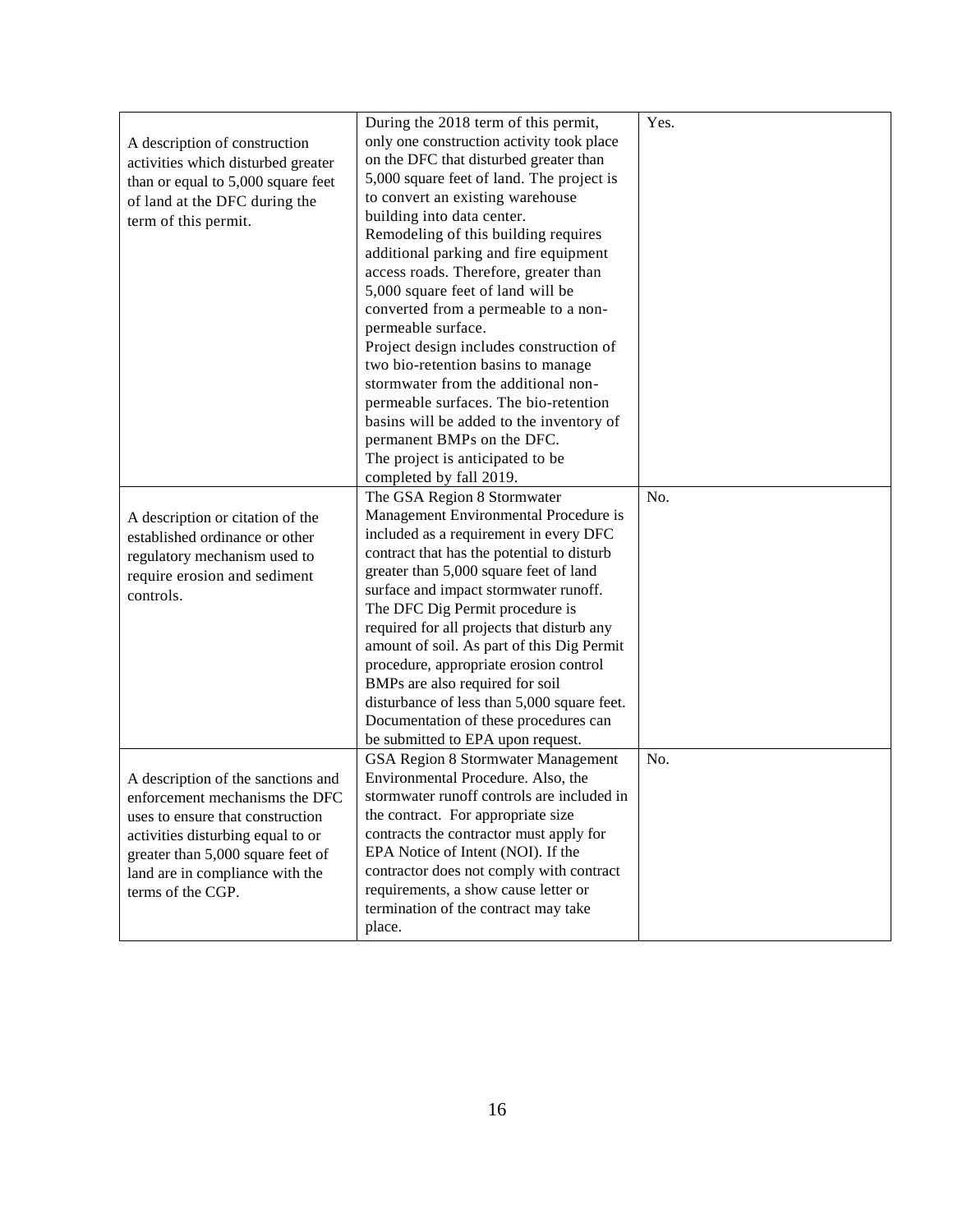| A description of the procedures for<br>site plan review, including the<br>review of pre-construction site<br>plans, which incorporate<br>consideration of potential water<br>quality impacts and applicable<br>contract language.          | For projects disturbing greater than 5,000<br>square feet of land surface GSA requires<br>that EISA requirements be met. The entire<br>DFC stormwater flow regime has been<br>modeled to assist with this. When<br>contractors submit design documents to<br>GSA, the design review incorporates<br>evaluation of the MS4/stormwater design.<br>For projects where the design exceeds<br>GSA DFC in-house expertise, an<br>independent third-party is contracted to<br>review the design.                                                                                                                                                                                                                                                                                                                                                             | No. |
|--------------------------------------------------------------------------------------------------------------------------------------------------------------------------------------------------------------------------------------------|-------------------------------------------------------------------------------------------------------------------------------------------------------------------------------------------------------------------------------------------------------------------------------------------------------------------------------------------------------------------------------------------------------------------------------------------------------------------------------------------------------------------------------------------------------------------------------------------------------------------------------------------------------------------------------------------------------------------------------------------------------------------------------------------------------------------------------------------------------|-----|
| A description of the procedures for<br>receipt and consideration of<br>information submitted by the<br>public.                                                                                                                             | An emergency response hotline (303-236-<br>2911) already exists at the DFC for<br>reporting spills, security issues, or<br>anything else deemed worthy of<br>investigation. GSA EPG personnel<br>educate DFC employees through use of<br>the storm water brochure that the existing<br>hotline can also be used for reporting<br>situations of concern with respect to storm<br>water management at the DFC. When a<br>hotline call is received, security personnel<br>are dispatched to investigate. In addition,<br>security personnel have been instructed to<br>contact GSA EPG personnel regarding<br>any calls received to the hotline that<br>pertain to environmental issues, such as<br>dumping, erosion problems, leaking<br>vehicles, etc. Each call to the hotline is<br>documented and GSA EPG personnel will<br>follow up on each call. | No. |
| A description of the procedures for<br>site inspection, including how sites<br>will be prioritized for inspection,<br>including documentation of the<br>frequency of site inspections and<br>methods for prioritizing site<br>inspections. | GSA personnel have developed<br>procedures to prioritize sites for<br>inspection, and assign responsibility for<br>inspections of construction sites to ensure<br>that contractors are correctly and fully<br>implementing the BMPs in their approved<br>S&EC plans. It should be noted that there<br>is usually not enough construction activity<br>taking place at one time to warrant<br>prioritizing their inspection. Rather,<br>inspections are performed on the one (or<br>occasionally more than one) construction<br>site(s), as necessary. Contractors are<br>required to submit all inspection forms as<br>part of their project document<br>deliverables.                                                                                                                                                                                 | No. |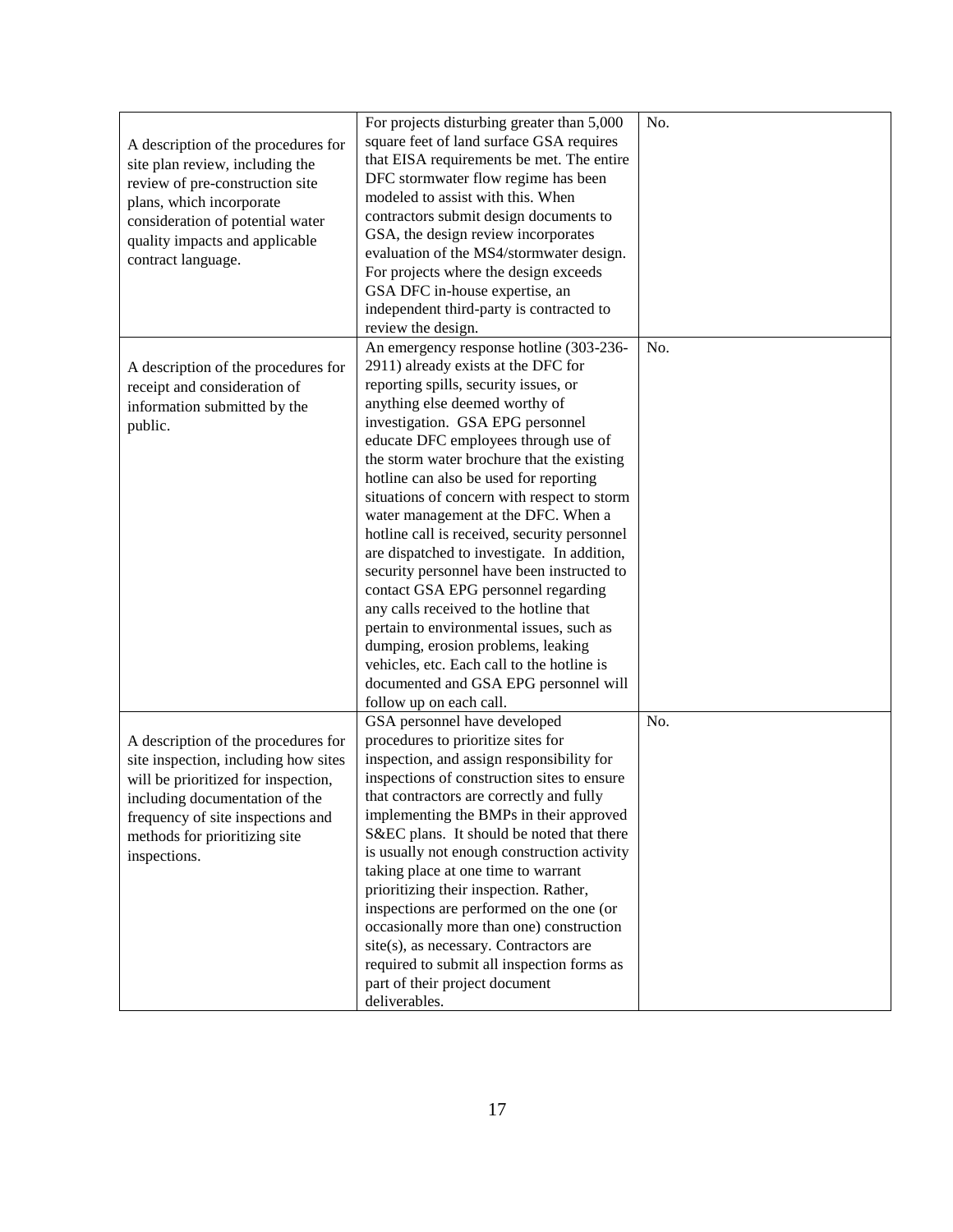|                                  | <b>Stormwater Management Training</b>       | No. |
|----------------------------------|---------------------------------------------|-----|
| Documentation of annual training | consists of a 1 hour video training session |     |
| provided to contracting office   | and is provided annually. The training can  |     |
| representatives, regarding the   | be viewed at this web address:              |     |
| maintenance and installation of  | http://www.gsa.gov/portal/content/114575    |     |
| BMPs for construction stormwater | Documentation of the 2018 attendees can     |     |
| control and the terms of the     | be submitted to EPA upon request.           |     |
| construction stormwater permit.  |                                             |     |

#### **Construction Site Stormwater Runoff Control (continued)**

 Narrative description. Provide any descriptions which may further describe the implementation of this minimum measure. Such narrative may include descriptions of efforts which overlap several minimum measures or descriptions of documents or programs which have been created in an effort to implement this minimum measure:

 GSA Region 8 Office of Facilities Management (OFM) reviews plans and specifications on all construction projects on the DFC. These OFM reviews include EPG personnel who review the projects to ensure compliance with the stormwater permit requirements and the SWPPP.

 The GSA Region 8 Stormwater Management Environmental Procedure is included as a requirement in every DFC contract that has the potential to disturb greater than 5,000 square feet of land surface and impact stormwater runoff. The DFC Dig Permit procedure is required for all projects that disturb any amount of soil. As part of this Dig Permit procedure, appropriate erosion control BMPs is required.

 For projects disturbing one or more acres, contractors must obtain coverage under the 2017 Construction General Permit (CGP) and are responsible for submitting a Notice of Intent (NOI) and Notice of Termination (NOT).

 GSA EPG personnel inspect construction sites to ensure that contractors are correctly and fully implementing the BMPs specified in dig permits or CGPs.

## **5. Post-construction Stormwater Management in New Development and Redevelopment**

 Provide the status of any measurable goal scheduled for completion during the reporting period or for which activities have begun. For program elements started, but not completed, any milestones that have been met must be indicated. If a change will be proposed to the BMP or measurable goal as part of the annual report, this must be stated and the proposed changes discussed. For each change proposed, you must provide information on:

- 1. The BMP/Measurable goal for which a change is proposed;
- 2. Any proposed changes to the BMP description;
- 3. Any proposed changes to the measurable goals (including specific dates and measures); and
- 4. The rationale for the proposed changes.

 Describe any measurable goal(s) for post-construction stormwater management in new development and redevelopment for the reporting period; including dates and numeric measures: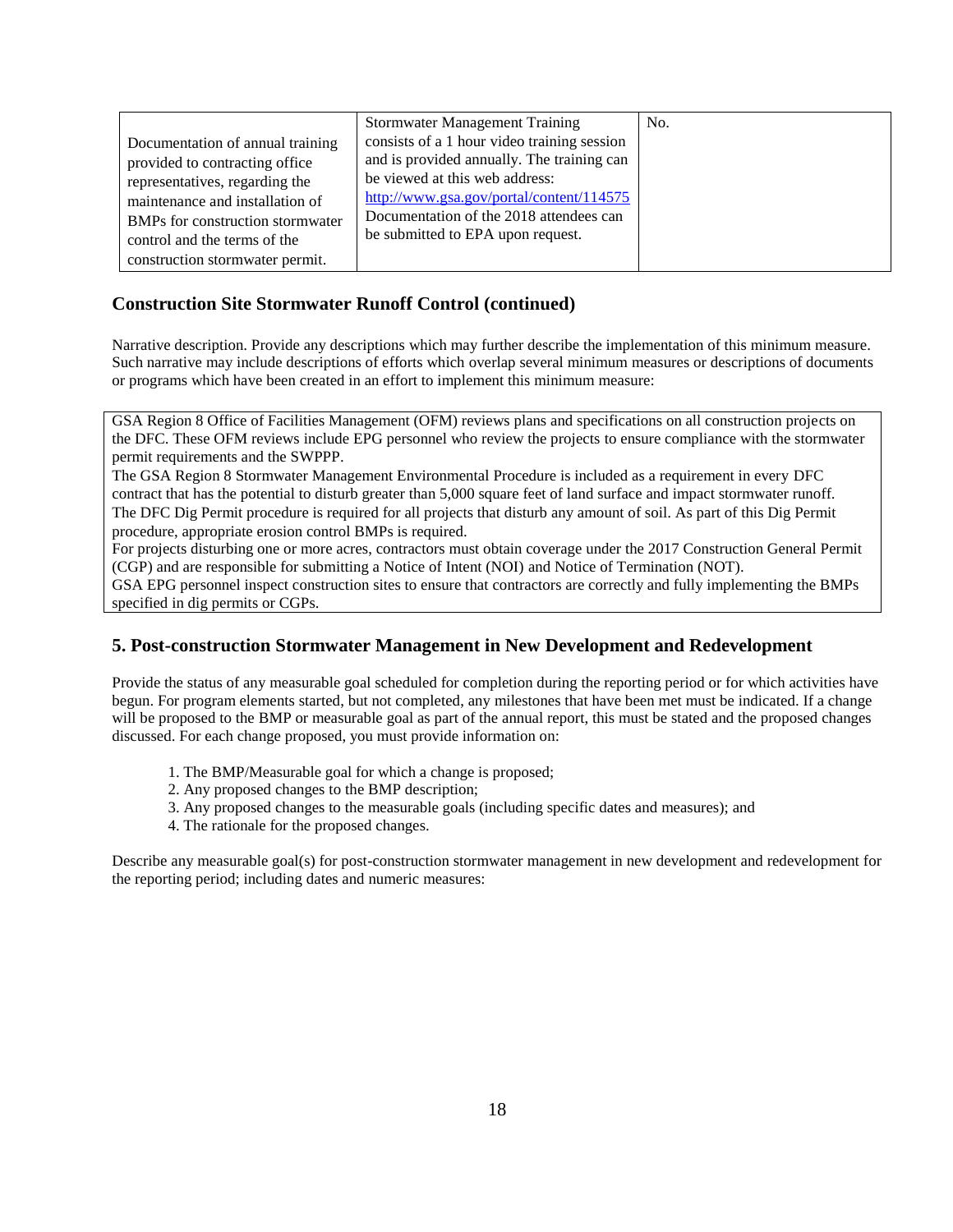| <b>Measurable Goal(s)</b><br>Including dates and numeric<br>measures, as previously submitted.                                                                                                                                                                                                                                                                                                                                                                                                                                                                                                                                                                                                                                                                                                                   | Status:<br>Including dates and numeric<br>measures                                                                                                                                                                                                                                                                                                                                                                                                                                                                                                                                                                                                                             | Changes proposed to BMP and/or<br>Measurable Goal? (Yes/No).<br>If yes, provide information on<br>proposed changes and rationale. |
|------------------------------------------------------------------------------------------------------------------------------------------------------------------------------------------------------------------------------------------------------------------------------------------------------------------------------------------------------------------------------------------------------------------------------------------------------------------------------------------------------------------------------------------------------------------------------------------------------------------------------------------------------------------------------------------------------------------------------------------------------------------------------------------------------------------|--------------------------------------------------------------------------------------------------------------------------------------------------------------------------------------------------------------------------------------------------------------------------------------------------------------------------------------------------------------------------------------------------------------------------------------------------------------------------------------------------------------------------------------------------------------------------------------------------------------------------------------------------------------------------------|-----------------------------------------------------------------------------------------------------------------------------------|
| Include in contracts and requests for<br>funding (e.g., a "prospective<br>package") a requirement to design for<br>and provide funding for the<br>installation of permanent stormwater<br>control measures designed to retain,<br>detain, infiltrate or treat runoff from<br>newly developed impervious<br>surfaces in a manner which mimics<br>pre-development hydrology for all<br>new projects and redevelopment<br>which disturb greater than or equal to<br>5,000 square feet. Pre-development<br>hydrology is defined in the SWMP.<br>This should include a line item for<br>costs associated with the installation<br>and design of permanent stormwater<br>control measures along with a<br>specific performance specification<br>(i.e., maintaining pre-development<br>hydrology) or BMP specification. | When a GSA scope of work (SOW) is<br>developed for a project, the<br>Contracting Officer is required to<br>attach all applicable procedures to the<br>SOW. When the project is awarded;<br>the SOW and all attachments become<br>part of the contract requirements.<br>Of these contract requirements, the<br>GSA Region 8 Sustainability &<br><b>Environmental Management System</b><br>(SEMS) - Stormwater Management<br><b>Environmental Procedure (Section</b><br>6.3) discusses construction site<br>stormwater design, runoff control and<br>post construction stormwater<br>management.<br>This process was initiated in 2010 and<br>continues to be updated as needed. | No.                                                                                                                               |
| As part of the design review process<br>for new and redeveloped construction<br>projects disturbing equal to or greater<br>than 5,000 square feet, review all<br>contracts to ensure that they include<br>permanent post-construction<br>stormwater control measures<br>designed to retain, detain, infiltrate,<br>or treat runoff from newly developed<br>and redeveloped impervious surfaces<br>in a manner which mimics pre-<br>development hydrology.                                                                                                                                                                                                                                                                                                                                                        | See Status directly above.<br>Also, GSA Region 8 Office of<br>Facilities Management (OFM)<br>personnel review plans and<br>specifications on all construction<br>projects on the DFC. These OFM<br>reviews include EPG personnel who<br>ensure the projects compliance with<br>stormwater control measures.                                                                                                                                                                                                                                                                                                                                                                    | No.                                                                                                                               |
| Include or reference in the dig permit,<br>applicable requirements and available<br>guidance to design post-construction<br>stormwater features or low impact<br>development practices designed to<br>mimic pre-development hydrology.                                                                                                                                                                                                                                                                                                                                                                                                                                                                                                                                                                           | Dig permits are prepared on a<br>site/project specific basis. When<br>post-construction stormwater features<br>or low impact development practices<br>are pertinent to the site/project,<br>applicable requirements and available<br>guidance is included in the dig permit.                                                                                                                                                                                                                                                                                                                                                                                                   | No.                                                                                                                               |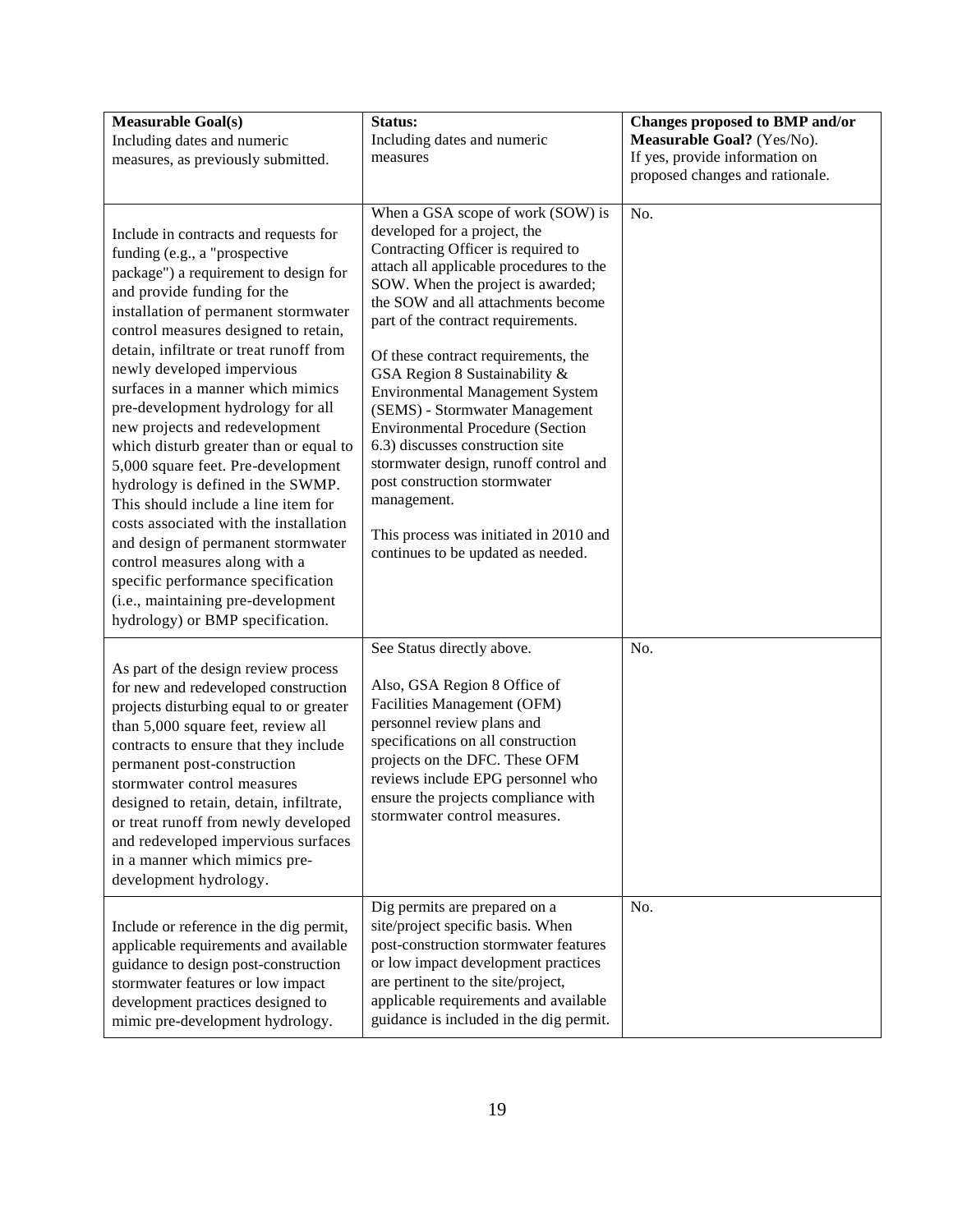|                                       | The DFC does not have a natural          | No.  |
|---------------------------------------|------------------------------------------|------|
| When updated, include hydrologic      | resource plan. However, in 2009,         |      |
| performance specifications and        | GSA contracted development of a          |      |
| information related to the design and | SWMM model for the entire DFC            |      |
| maintenance of permanent              | facility. The purpose was to evaluate    |      |
| stormwater control measures in        | the existing system for                  |      |
| natural resource plans.               | predevelopment hydrology (for EISA       |      |
|                                       | compliance purposes), for use by         |      |
|                                       | construction projects taking place at    |      |
|                                       | that time, and for contractors use in    |      |
|                                       | future development projects. This        |      |
|                                       | hydrologic information has not been      |      |
|                                       | updated since that time.                 |      |
|                                       | Information on the location, design,     | Yes. |
| Develop and maintain a system to      | and maintenance specifications and       |      |
| track the location, design, and       | "as-builts" (when available) of          |      |
| maintenance specifications of         | permanent stormwater features are        |      |
| permanent stormwater features. This   | maintained in the GSA Region 8           |      |
| could be incorporated into a GIS      | project files and the MS4 permit files.  |      |
| system or other internal process such | Documentation of these records can       |      |
| as the Facilities Maintenance Plan or | be submitted to EPA upon request.        |      |
| the Denver Federal Center EMS and     |                                          |      |
| include post-construction BMP "as-    | For the next permit term, GSA plans      |      |
| builts" for all newly installed       | to incorporate the location and          |      |
|                                       | maintenance specifications and           |      |
| permanent stormwater control          | maintenance tracking of permanent        |      |
| measures in a georeferenced data      | stormwater features into MAXIMO.         |      |
| management system.                    | MAXIMO is a Computerized                 |      |
|                                       | Maintenance Management System            |      |
|                                       | (CMMS) utilized by GSA Public            |      |
|                                       | Buildings Service (PBS) to manage        |      |
|                                       | the maintenance requirements of          |      |
|                                       | their properties.                        |      |
|                                       | All newly installed post-construction    | No.  |
| Ensure that all newly installed post- | stormwater control measures, installed   |      |
| construction stormwater control       | as part of a projects design, are        |      |
| measures are working as designed      | required to go through a prove-out       |      |
| prior to closing out contracts.       | period per the projects contract         |      |
|                                       | requirements. Documentation of this      |      |
|                                       | is included within the specific projects |      |
|                                       | contract closeout documentation.         |      |
|                                       | Currently, long-term maintenance of      | No.  |
| Upon closeout of new construction     | permanent post-construction              |      |
| projects, include maintenance         | stormwater control measures is           |      |
| requirements for newly installed      | managed by inspecting the measure        |      |
| permanent post-construction           | annually, if problems are identified,    |      |
| stormwater control measures into a    | GSA contracts to have the                |      |
| long-term maintenance plan.           | appropriate maintenance or repair        |      |
|                                       | performed.                               |      |
|                                       | For the next permit term, GSA plans      |      |
|                                       | to incorporate maintenance of            |      |
|                                       | permanent stormwater features into       |      |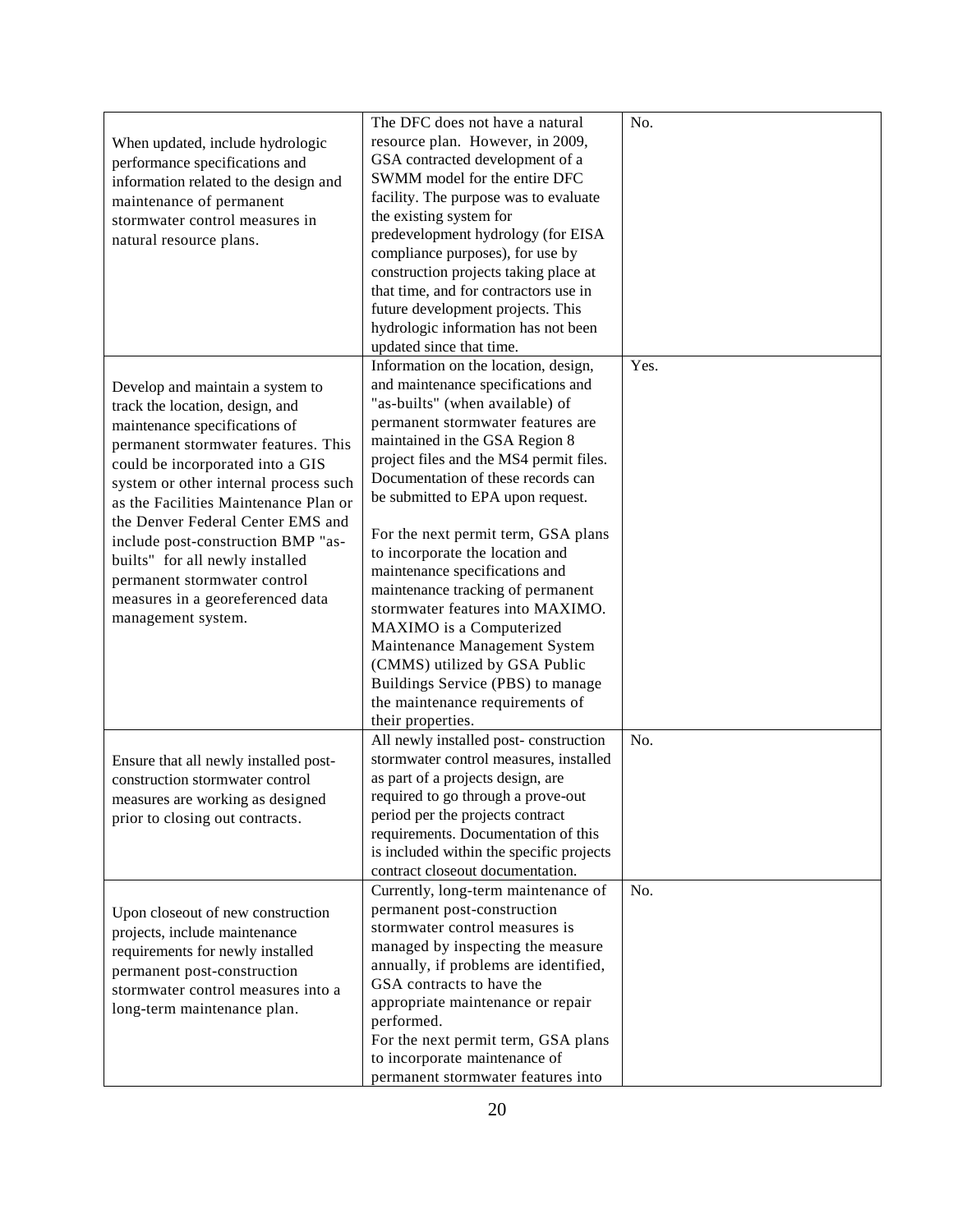|                                                                                                                                                                                                                                                                                                                                                                              | MAXIMO. See description of<br>MAXIMO above.                                                                                                                                                                                                                                                                                                                                                                                                                                                                                                                                                                                                                                              |     |
|------------------------------------------------------------------------------------------------------------------------------------------------------------------------------------------------------------------------------------------------------------------------------------------------------------------------------------------------------------------------------|------------------------------------------------------------------------------------------------------------------------------------------------------------------------------------------------------------------------------------------------------------------------------------------------------------------------------------------------------------------------------------------------------------------------------------------------------------------------------------------------------------------------------------------------------------------------------------------------------------------------------------------------------------------------------------------|-----|
| Ensure that permanent post-<br>construction stormwater control<br>measures are included in any<br>applicable warranty reviews.                                                                                                                                                                                                                                               | Most of the permanent post-<br>construction stormwater control<br>measures on the DFC are too old to<br>have any remaining warranties (Ponds<br>1, 2 and 3, Bldg. 810 retention basin,<br>etc.). The pervious concrete parking<br>lot and the porous asphalt parking lot<br>were installed as demonstration areas<br>and there were no warranties with<br>these areas.                                                                                                                                                                                                                                                                                                                   | No. |
| A description of the program to ensure<br>that hydrologic endpoints are<br>evaluated for new development and<br>re-development projects as required In<br>Part 2.6.1 and the mechanism used to<br>review the adequacy of permanent<br>stormwater control measures.                                                                                                           | The GSA Region 8 Sustainability &<br><b>Environmental Management System</b><br>(SEMS) - Stormwater Management<br><b>Environmental Procedure (Section</b><br>6.3) provides this description.<br>Documentation of this procedure can<br>be submitted to EPA upon request.                                                                                                                                                                                                                                                                                                                                                                                                                  | No. |
| A description of the review<br>procedures and the assumptions<br>provided to ensure the long-term<br>operation and maintenance of<br>permanent stormwater control<br>measures, including an excerpt from<br>any data management system that<br>includes maintenance requirements<br>and schedules for permanent<br>stormwater control measures installed<br>during the year. | The GSA Region 8 SEMS -<br><b>Stormwater Management</b><br><b>Environmental Procedure (Section</b><br>6.3j) provides this description.<br>Documentation of this procedure can<br>be submitted to EPA upon request.                                                                                                                                                                                                                                                                                                                                                                                                                                                                       | No. |
| A description of the process used to<br>ensure that all DFC contracts initiated<br>after the effective date of the permit<br>contain language which requires the<br>installation of permanent stormwater<br>control measures and an excerpt of<br>applicable contract language.                                                                                              | When a GSA scope of work (SOW) is<br>developed for a project, the<br>Contracting Officer is required to<br>attach all applicable procedures to the<br>SOW. When the project is awarded;<br>the SOW and all attachments become<br>part of the contract requirements. For<br>projects that disturb soil, or in any<br>way have the potential to impact<br>stormwater discharge, the GSA<br>Region 8 SEMS - Stormwater<br>Management Environmental<br>Procedure (Section 6.3) is included.<br>This process was initiated in 2010 and<br>continues to be updated as needed<br>(latest update is July 2012. Section 6.3)<br>of the Stormwater Management<br>Environmental Procedure discusses | No. |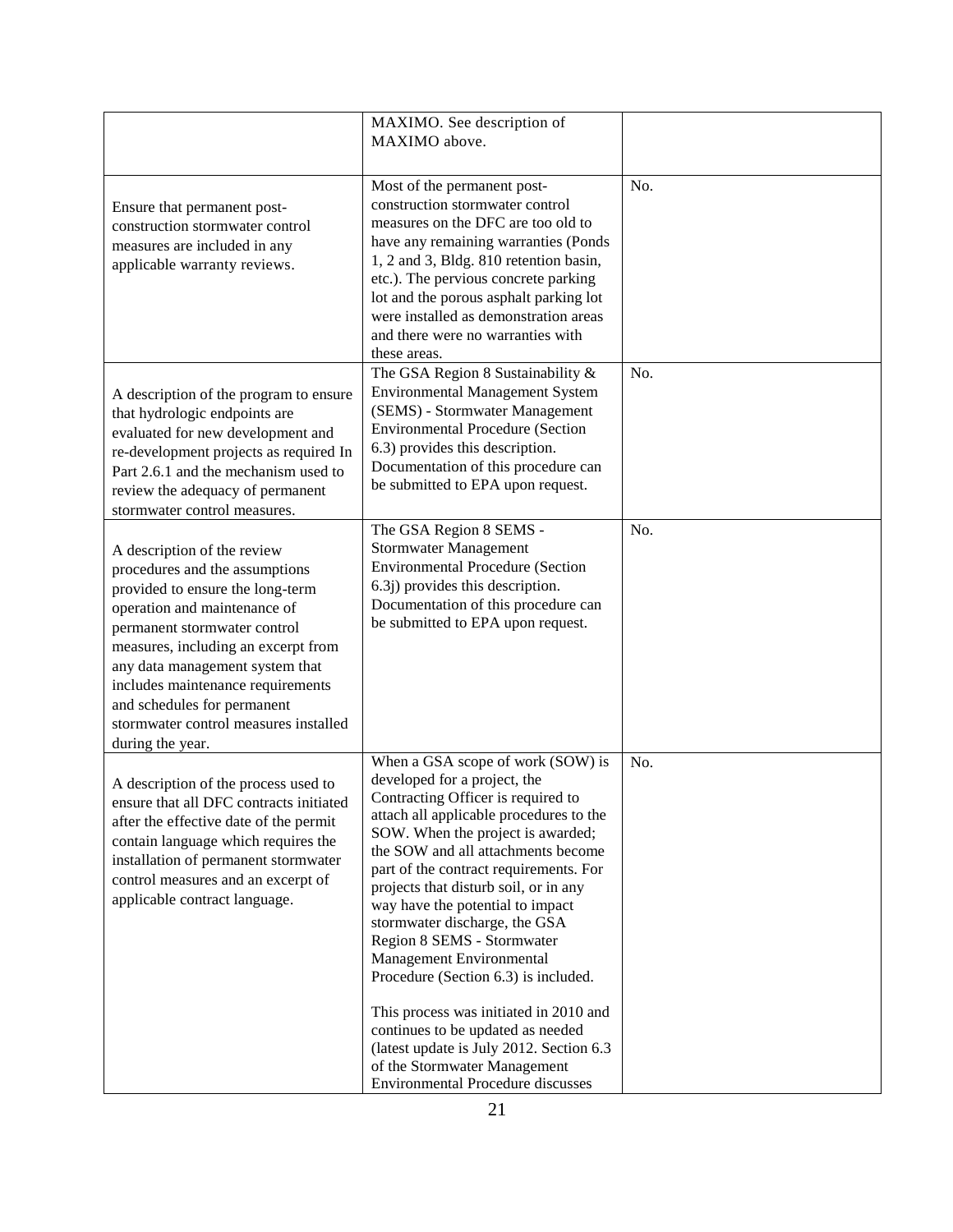|                                                                                                                                                         | construction site stormwater design,<br>runoff control and post construction<br>stormwater management.                                                                                                                                    |     |
|---------------------------------------------------------------------------------------------------------------------------------------------------------|-------------------------------------------------------------------------------------------------------------------------------------------------------------------------------------------------------------------------------------------|-----|
|                                                                                                                                                         | GSA has no control over contracting<br>performed by other agencies on the<br>DFC.                                                                                                                                                         |     |
| A description of any activities to<br>include requirements or planning for<br>permanent stormwater control<br>measures in the natural resource<br>plan. | The DFC does not have a natural<br>resource plan. It does have a<br>sitewide Master Plan which has gone<br>through NEPA review as an EA.<br>This plan documents the future<br>development of the site and includes<br>stormwater control. | No. |

## **Post-construction Stormwater Management in New Development and Redevelopment (continued)**

 Narrative description. Provide any descriptions which may further describe the implementation of this minimum measure. Such narrative may include descriptions of efforts which overlap several minimum measures or descriptions of documents or programs which have been created in an effort to implement this minimum measure:

 GSA EPG conducts annual inspections of permanent stormwater BMPs on the facility. These inspections help determine the performance of the BMP and the need for maintenance activities. BMPs that require maintenance or repair are referred to the DFC Road and Grounds Team who contract with one of the facility operation and maintenance contractors for the necessary services.

# **6. Pollution Prevention/Good Housekeeping for Municipal Operations**

 Provide the status of any measurable goal scheduled for completion during the reporting period or for which activities have begun. For program elements started, but not completed, any milestones that have been met must be indicated. If a change will be proposed to the BMP or measurable goal as part of the annual report, this must be stated and the proposed changes discussed. For each change proposed, you must provide information on:

- 1. The BMP/Measurable goal for which a change is proposed;
- 2. Any proposed changes to the BMP description;
- 3. Any proposed changes to the measurable goals (including specific dates and measures); and
- 4. The rationale for the proposed changes.

 Describe any measurable goal(s) for pollution prevention/good housekeeping for municipal operations for the reporting period; including dates and numeric measures:

| <b>Measurable Goal(s)</b><br>Including dates and numeric<br>measures, as previously submitted                                               | Status:<br>Including dates and numeric<br>measures                                                                                                             | Changes proposed to BMP and/or<br>Measurable Goal? (Yes/No).<br>If yes, provide information on<br>proposed changes and rationale. |
|---------------------------------------------------------------------------------------------------------------------------------------------|----------------------------------------------------------------------------------------------------------------------------------------------------------------|-----------------------------------------------------------------------------------------------------------------------------------|
| Develop and implement an<br>operation and maintenance program<br>with the ultimate goal of preventing<br>and reducing pollutant runoff from | Two DFC personnel that assist with<br>management of the DFC stormwater<br>program attended<br>the Colorado Stormwater Center's<br>Permanent BMP Inspection and | No.                                                                                                                               |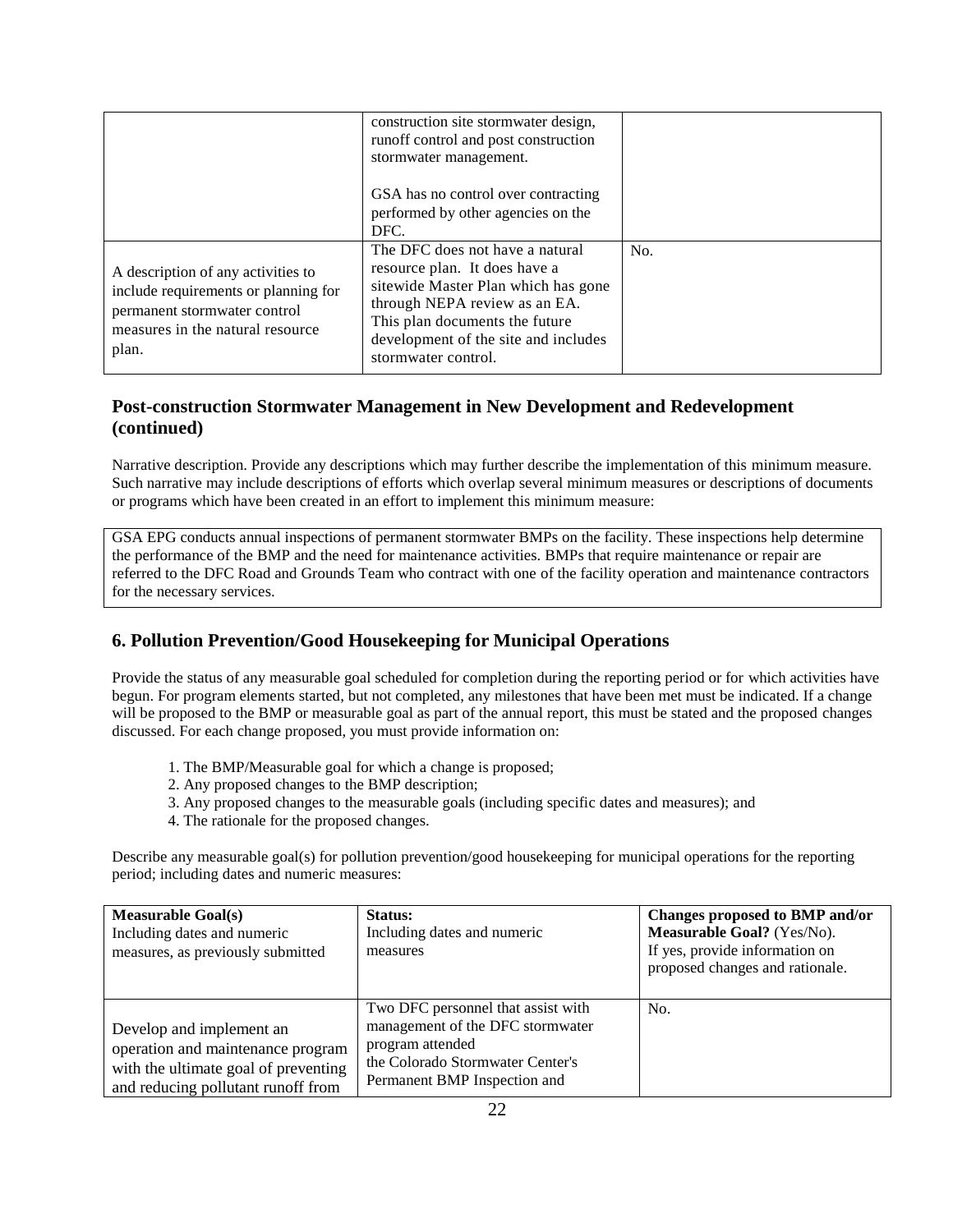| municipal operations which    | Maintenance training on April 19-20,                                                                                                                                                                                                                                                                                                                                                                                                                                                                                                                                |  |
|-------------------------------|---------------------------------------------------------------------------------------------------------------------------------------------------------------------------------------------------------------------------------------------------------------------------------------------------------------------------------------------------------------------------------------------------------------------------------------------------------------------------------------------------------------------------------------------------------------------|--|
| includes an employee training | 2017, and subsequently passed the                                                                                                                                                                                                                                                                                                                                                                                                                                                                                                                                   |  |
| component.                    | certification exam.                                                                                                                                                                                                                                                                                                                                                                                                                                                                                                                                                 |  |
|                               | The Permanent Stormwater Quality Best<br>Management Practice Inspection and<br>Maintenance Field Guide, developed by<br>the Colorado Stormwater Center at<br>Colorado State University, has been<br>distributed to the GSA DFC Road and<br>Grounds Team, and both of the DFC<br>operation and maintenance (O&M)<br>contractors.                                                                                                                                                                                                                                     |  |
|                               | The DFC Road & Grounds Contractor is<br>under contract to perform snow removal,<br>street sweeping, pesticide/herbicide<br>application, and storm sewer system<br>maintenance and cleaning. Their contract<br>also requires that they train their<br>personnel in stormwater runoff impacts<br>and controls and the maintenance of<br>onsite pollution control measures; correct<br>application of chemical deicers and<br>strategies to prevent the misuse and over-<br>application of chemical deicers; and<br>pesticide/herbicide application and<br>management. |  |
|                               | GSA began performing inspections of the<br>permanent BMPs on the DFC (Ponds 1, 2<br>and 3; a retention pond north of the<br>northeast corner of Building 810; and the<br>infiltration gallery along the north side of<br>the USAR building). The Department of<br>State performs inspection of the<br>underground infiltration system for their<br>building and provides the inspection<br>records to GSA.                                                                                                                                                          |  |
|                               | Any problems with the BMPs identified<br>during the inspection are reported to the<br>GSA DFC Road and Grounds Team, who<br>direct the DFC O&M contractors to<br>perform the necessary repairs.                                                                                                                                                                                                                                                                                                                                                                     |  |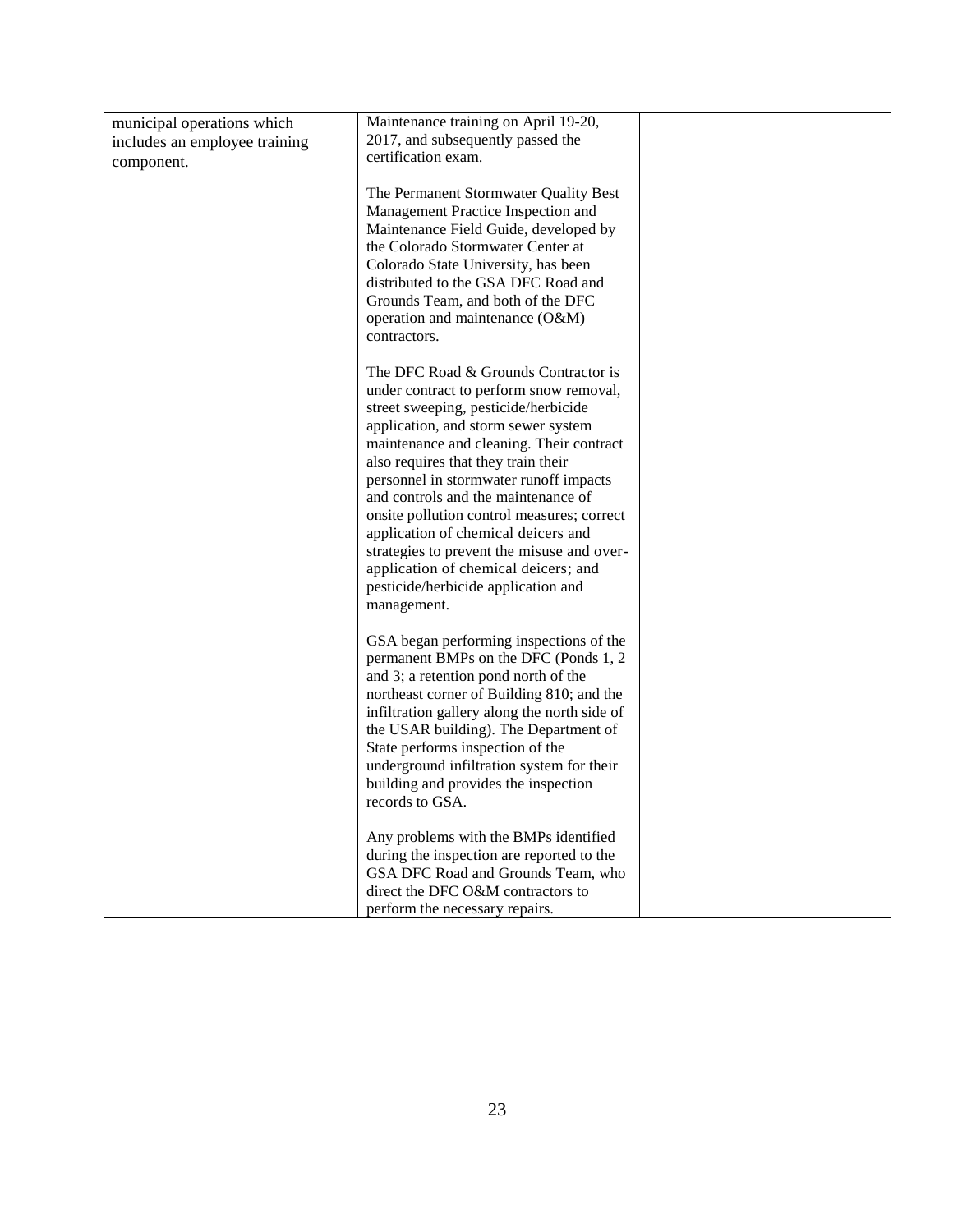| Provide and document annual<br>training for all grounds<br>maintenance and facilities<br>maintenance contractors on an<br>annual basis covering the topics of<br>stormwater runoff impacts and<br>controls and the maintenance of<br>onsite pollution control measures.<br>These trainings can be provided to a<br>single point of contract for each<br>facility for further distribution.                                                                    | Annual stormwater training for grounds<br>and facilities maintenance contractors is<br>provided on an annual basis.<br>Documentation of this training can be<br>submitted to EPA upon request.                                                                                                                                                                                                              | No. |
|---------------------------------------------------------------------------------------------------------------------------------------------------------------------------------------------------------------------------------------------------------------------------------------------------------------------------------------------------------------------------------------------------------------------------------------------------------------|-------------------------------------------------------------------------------------------------------------------------------------------------------------------------------------------------------------------------------------------------------------------------------------------------------------------------------------------------------------------------------------------------------------|-----|
| Conduct an annual snow meeting at<br>the beginning of each year to<br>discuss strategies to prevent the<br>misuse and over-application of<br>chemical deicers.                                                                                                                                                                                                                                                                                                | Grounds maintenance contractors<br>conduct annual training during the fall<br>to discuss appropriate use of chemical<br>deicers.<br>The contractors provide this<br>documentation to their government point<br>of contact (DFC Road & Grounds Team<br>[R>]), who then forwards the records<br>to the stormwater manager.<br>Documentation of this training can be<br>submitted to EPA upon request.         | No. |
| Conduct an annual street sweeping<br>and storm sewer system<br>maintenance meeting or training to<br>discuss procedures for disposing of<br>material and priorities/schedules for<br>cleaning out stormwater BMPs and<br>street sweeping.                                                                                                                                                                                                                     | Grounds maintenance contractors<br>conduct street sweeping twice per year.<br>They also conduct annual stormwater<br>inlet inspections, and cleaning if<br>necessary.<br>The contractors provide this<br>documentation to their government point<br>of contact (R>), who then forwards<br>the records to the stormwater manager.<br>Documentation of this training can be<br>submitted to EPA upon request. | No. |
| Inventory the DFC for locations of<br>all stormwater features such as<br>detention basins, drop structures<br>and trash racks. Where these<br>facilities are noted, provide a<br>schedule for their inspection and<br>procedures for when these need to<br>be cleaned out and/or modified.<br>Include these activities in<br>maintenance contracts,<br>specifications for maintenance of<br>instream BMPs (sediment basins,<br>drop structures, trash racks). | GSA stormwater personnel have<br>inventoried and perform annual<br>inspections of the permanent BMPs on the<br>DFC. Any problems with the BMPs<br>identified during the inspection are<br>reported to the R>, who direct<br>the DFC O&M contractors to perform the<br>necessary repairs.<br>Documentation of these inspections can<br>be submitted to EPA upon request.                                     | No. |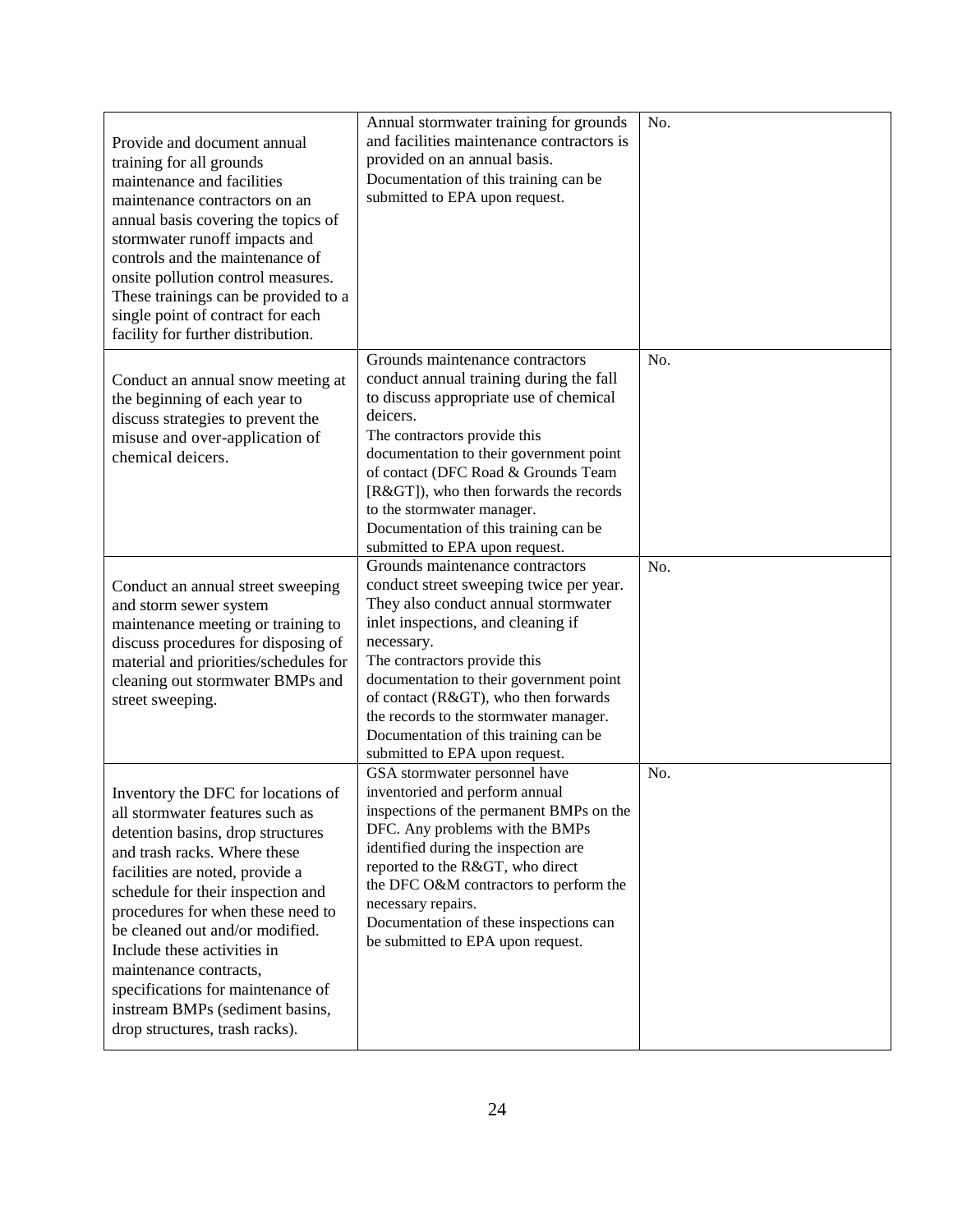| Develop and implement a schedule<br>for cleanout of storm sewer inlets in<br>a manner which prevents<br>significant deposition of sediment<br>or other debris to receiving waters.                                                                                                                                                                                                              | Grounds maintenance contractors<br>conduct annual stormwater inlet<br>inspections, and cleaning if necessary in<br>the spring of each year.<br>The contractors provide this<br>documentation to their government point<br>of contact (R>), who then forwards<br>the records to the stormwater manager.                                                                                    | No. |
|-------------------------------------------------------------------------------------------------------------------------------------------------------------------------------------------------------------------------------------------------------------------------------------------------------------------------------------------------------------------------------------------------|-------------------------------------------------------------------------------------------------------------------------------------------------------------------------------------------------------------------------------------------------------------------------------------------------------------------------------------------------------------------------------------------|-----|
| Provide the grounds contractors or<br>other parties responsible for<br>pesticide and herbicide application<br>with training related to the<br>requirements for NPDES permitting<br>(given the requirements in EPA's<br>new pesticide application general<br>permit) and in the area of chemical<br>disposal and stormwater runoff at<br>least once during the effective term<br>of this permit. | Grounds maintenance contractors<br>conduct annual training to discuss<br>appropriate application and disposal of<br>excess pesticides and herbicides The<br>contractors provide this documentation to<br>their government point of contact<br>(R>), who then forward the records to<br>the stormwater manager.<br>Documentation of this training can be<br>submitted to EPA upon request. | No. |
| Track pesticide and herbicide<br>records for each site for each<br>chemical. Contractors should keep a<br>daily log in a format which can be<br>provided for assessment by the<br>Environmental Programs Group or<br>other entities if necessary.                                                                                                                                               | Grounds maintenance contractors track<br>pesticide and herbicide application, as it<br>is applied. The contractors provide this<br>documentation to their government point<br>of contact (R>), who makes these<br>records available to other entities as<br>requested.                                                                                                                    | No. |
| Evaluate the activities at the Army<br>Reserve Unit to determine whether<br>industrial permitting is necessary.                                                                                                                                                                                                                                                                                 | The Elmer E. Fryar US Army Reserve<br>Center (USARC) (CO004), at the<br>northeast corner of the DFC submits and<br>maintains their own No Exposure<br>Certifications (NECs).                                                                                                                                                                                                              | No. |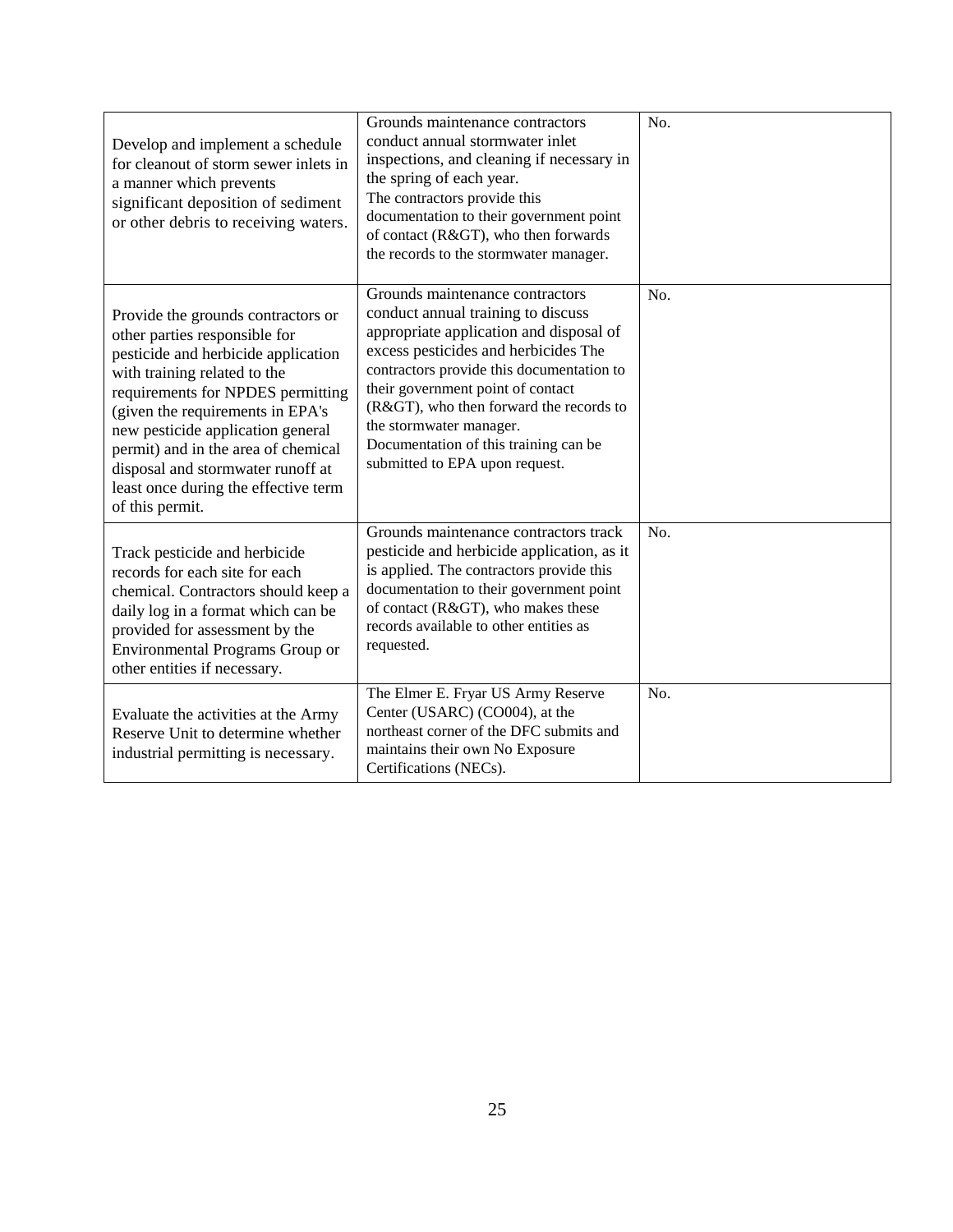| Consider adding specifications for<br>use in construction project re-<br>vegetation or for use in training<br>materials related to procedures<br>related to the application of<br>pesticides and herbicides. Such<br>specifications would specify<br>procedures for disposing of excess<br>chemical residuals, procedures for<br>storage and maintenance of<br>herbicides and pesticides,<br>maintenance of MSDS's for all<br>herbicides/pesticides used, use of<br>backflow protection systems to<br>prevent contamination of domestic<br>water sources, procedures for<br>routing water and chemical<br>residuals away from storm drains,<br>and any applicable requirements as<br>prescribed in the dig permit. | Only one grounds maintenance<br>contractor applies pesticides and<br>herbicides on the DFC. Application<br>training and record keeping is discussed<br>above.                                                                                                                                                                                                                                                                                                                                                                                                                                                                                                                                                                                                                                                  | No. |
|--------------------------------------------------------------------------------------------------------------------------------------------------------------------------------------------------------------------------------------------------------------------------------------------------------------------------------------------------------------------------------------------------------------------------------------------------------------------------------------------------------------------------------------------------------------------------------------------------------------------------------------------------------------------------------------------------------------------|----------------------------------------------------------------------------------------------------------------------------------------------------------------------------------------------------------------------------------------------------------------------------------------------------------------------------------------------------------------------------------------------------------------------------------------------------------------------------------------------------------------------------------------------------------------------------------------------------------------------------------------------------------------------------------------------------------------------------------------------------------------------------------------------------------------|-----|
| A description of the contents and<br>frequency of the training program<br>(see Part 2.7.1) for municipal<br>personnel and a list of the personnel<br>or positions trained during the term<br>of the permit.                                                                                                                                                                                                                                                                                                                                                                                                                                                                                                        | <b>Stormwater Management Training</b><br>consists of a 1 hour online video training<br>session and is provided annually. The<br>training can be viewed at this web<br>address:<br>http://www.gsa.gov/portal/content/114575<br>Documentation of the 2018 attendees can<br>be submitted to EPA upon request.                                                                                                                                                                                                                                                                                                                                                                                                                                                                                                     | No. |
| A description of the evaluation<br>performed on the street cleaning<br>operations, catch basin cleaning<br>operations, and street sanding/salt<br>practices and any measures taken as a<br>result of the evaluation to minimize<br>negative impacts to water quality.                                                                                                                                                                                                                                                                                                                                                                                                                                              | The DFC grounds maintenance contract<br>requires that the contractor:<br>• Perform street sweeping of the entire<br>DFC twice per year.<br>• Clean out all storm water catch basins<br>in need of cleaning once per year,<br>with an option to perform a second<br>cleaning per year if needed.<br>• Conduct annual training amongst<br>their employees for street sanding/de-<br>icer application; and<br>pesticide/herbicide application, and<br>Submit records of the street sweeping and<br>catch basin cleaning events; and the street<br>sanding/de-icer and pesticide/herbicide<br>application training events, to their<br>government point of contact (R>),<br>who then forwards the records to the<br>stormwater manager.<br>Documentation of this training can be<br>submitted to EPA upon request. | No. |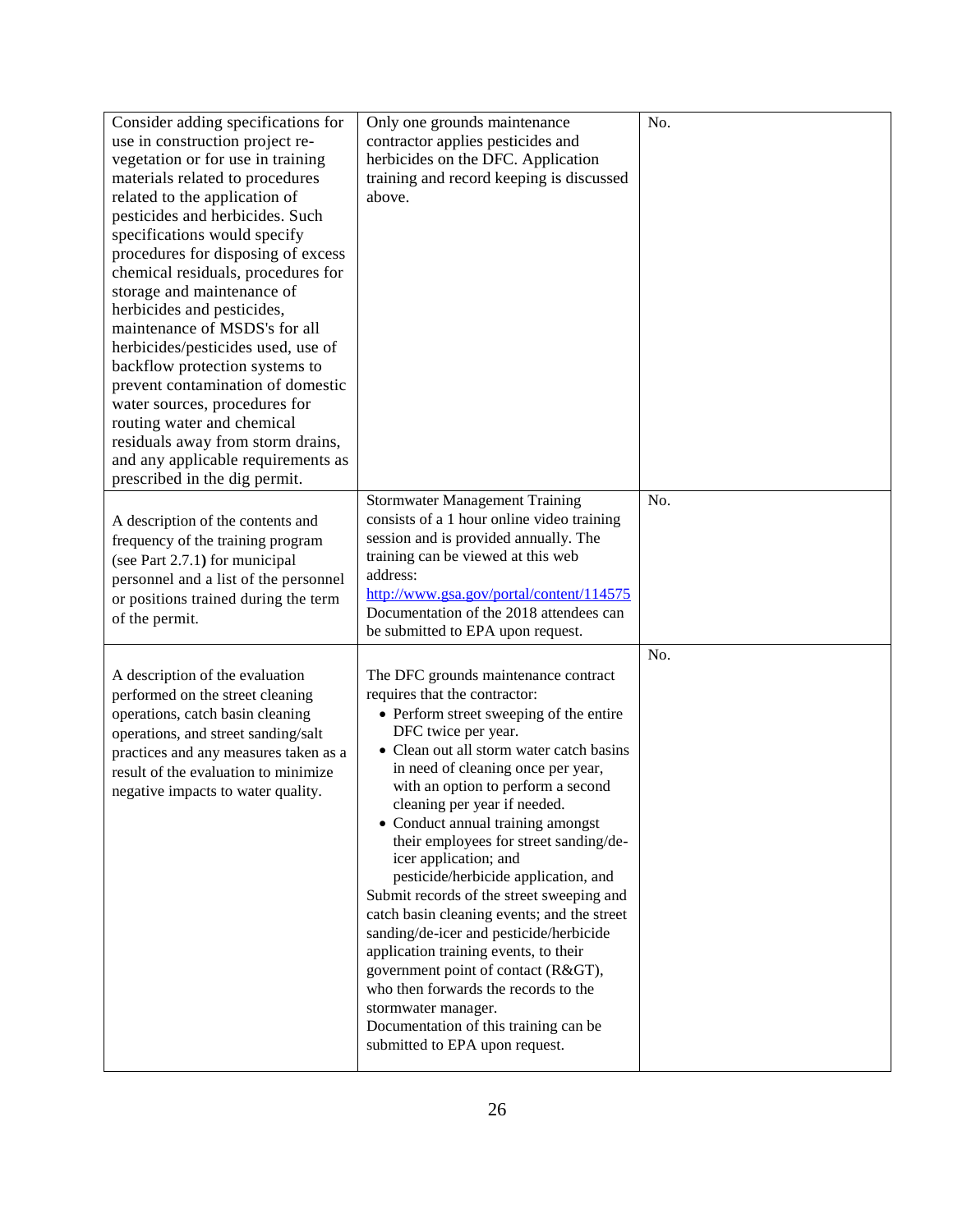|                                      | Currently, stormwater control measures | Yes. |
|--------------------------------------|----------------------------------------|------|
| A description of how maintenance     | are managed by inspecting the measure  |      |
| activities are tracked for permanent | at least annually. If problems are     |      |
| stormwater control measures.         | identified, GSA contracts to have the  |      |
|                                      | appropriate maintenance or repair      |      |
|                                      | performed.                             |      |
|                                      | For the next permit term, GSA plans to |      |
|                                      | incorporate maintenance of stormwater  |      |
|                                      | features into MAXIMO. See description  |      |
|                                      | of MAXIMO above.                       |      |

#### **Pollution Prevention/Good Housekeeping for Municipal Operations (continued)**

 Narrative description. Provide any descriptions which may further describe the implementation of this minimum measure. Such narrative may include descriptions of efforts which overlap several minimum measures or descriptions of documents or programs which have been created in an effort to implement this minimum measure:

 GSA DFC utilizes a combination of education/training, inspections and grounds maintenance contractor's contract requirements to achieve pollution prevention and good housekeeping.

 Also, since 2015, GSA has been conducting a McIntyre Gulch water quality monitoring and corrective measures project. The purpose of this ongoing project is to determine flow characteristics of the gulch, identify area of particular concern with regard to erosion and sediment control, and develop a prioritized list of projects. Projects on this list will be implemented, as funding is available, to minimize bank erosion and prevent sediment accumulation within the gulch flow regime on the DFC campus.

#### **E. Results of Information Collected and Analyzed.\***

 If you have collected and/or analyzed information during the reporting period, including any monitoring data used to assess the success of the program at reducing the discharge of pollutants, submit a short summary of the information and any analysis completed.

| <b>Measurable Goal</b>    | Results of information collected and analyzed that must be<br>reported for this item                                                                                                                                                                                                                                                                                                                                                                                                                                                                                |
|---------------------------|---------------------------------------------------------------------------------------------------------------------------------------------------------------------------------------------------------------------------------------------------------------------------------------------------------------------------------------------------------------------------------------------------------------------------------------------------------------------------------------------------------------------------------------------------------------------|
| MS4 Annual Water Sampling | GSA spent the first year of this MS4 permit term determining the outfalls<br>that discharge non-stormwater (continuous flow) to McIntyre Gulch.<br>Beginning with the second year of this permit, GSA has sampled the four<br>outfalls with continuous flow (out of 13 total outfalls) for the parameters<br>listed in Section 1.3.3.1 of the MS4 permit. These samples are collected<br>annually in August of each year. Results are compared to water quality<br>parameters to determine if there is a potential impact to the McIntyre Gulch<br>receiving water. |
|                           | Additionally, visual inspections are performed along the entire reach of the<br>gulch on the DFC campus, during the annual dry-weather outfall survey<br>conducted during the fall of each year.                                                                                                                                                                                                                                                                                                                                                                    |

 **\***Data collected to audit the implementation status of a program element does not need to be reported in the annual report unless required by an established measurable goal or as a requirement or result of an inspection or enforcement action. For example, data such as street miles swept, visitors at an information booth, or visits to a web site do not need to be included in the annual report unless directly related to a measurable goal or committed to be reported and/or analyzed in a program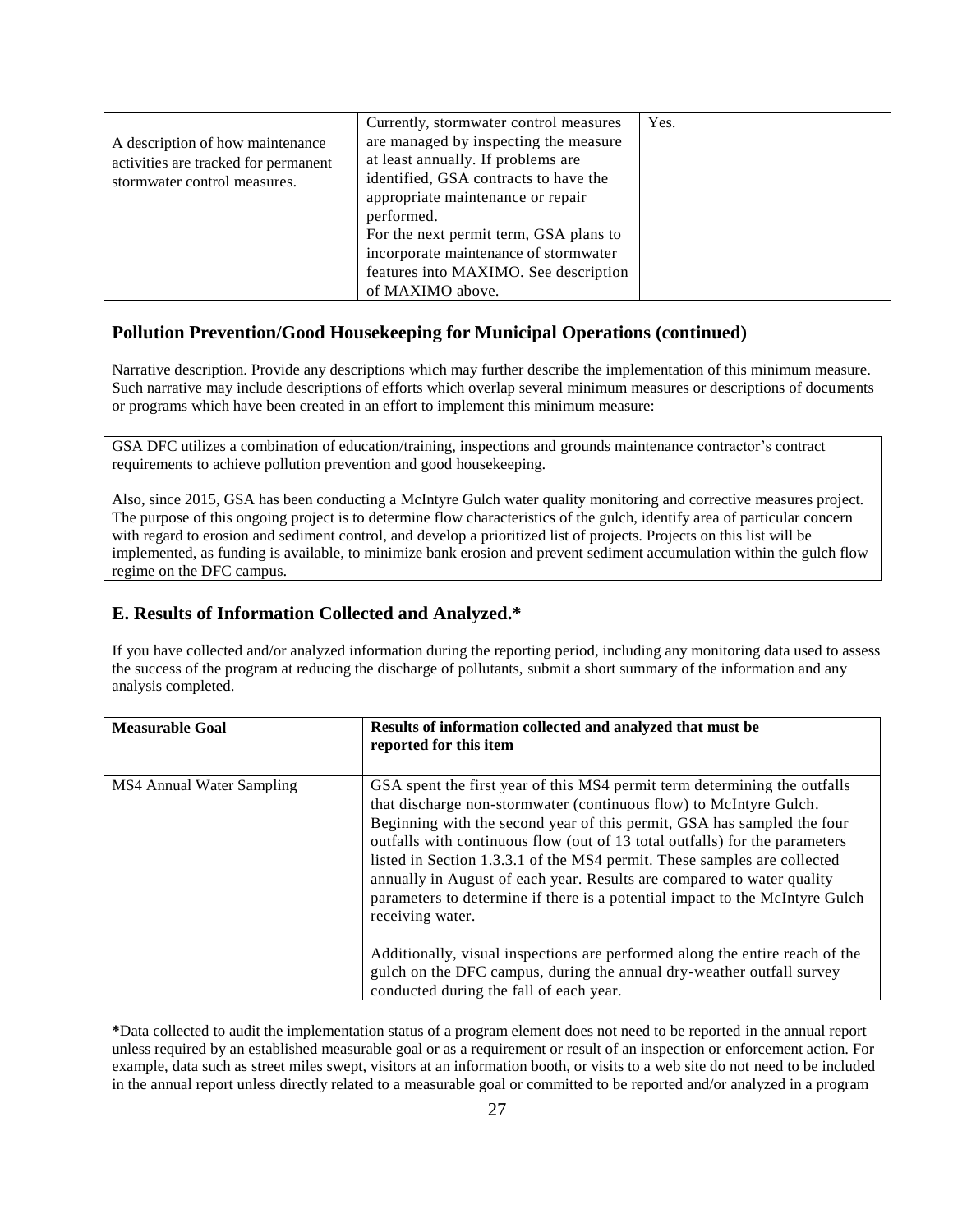description.

## **F. Summary of Inspections and Enforcement Actions.**

 Provide a summary of the number and nature of inspections and formal enforcement actions performed. Site-specific information may also be included, but is not required.

| Program Area                                                                | <b>Description of Enforcement Actions/ Inspections</b>                                                                                                                                                                                                                                                                                                                                                                                                                                                   |
|-----------------------------------------------------------------------------|----------------------------------------------------------------------------------------------------------------------------------------------------------------------------------------------------------------------------------------------------------------------------------------------------------------------------------------------------------------------------------------------------------------------------------------------------------------------------------------------------------|
|                                                                             |                                                                                                                                                                                                                                                                                                                                                                                                                                                                                                          |
| Construction General Permit -<br><b>Construction Stormwater Inspections</b> | Downing Reservoir Corrective Measure – remediation and re-construction of<br>the Downing Reservoir area on the DFC. The project contractor, who obtained<br>coverage under the CGP, performed stormwater inspections on a weekly basis<br>during the duration of the project. Inspection records were provided to GSA in<br>the project close-out report. The contractor plans to submit a NOT in the first<br>quarter of 2019.<br>Inspections were also performed by EPG personnel during this project. |
|                                                                             | Building 94 Remodel Project – Project began in May 2018. The project<br>contractor obtained coverage under the CGP, and has performed stormwater<br>inspections on a weekly basis. The project continued into 2019. Inspections<br>were also performed by EPG personnel during this project.<br>No formal enforcement actions were performed during these projects.                                                                                                                                      |

#### **G. Proposed Changes to the Stormwater Management Program.**

Provide a narrative description of any changes or additions to the stormwater management program.

Following renewal of the DFC MS4 permit, GSA Region 8 plans to:

 Revise the SWMP to address renewed permit requirements and eliminate items in the existing SWMP that are not applicable.

Develop a new annual stormwater training program.

Modify the annual outfall sampling program, as directed by the renewed MS4 permit.

 Re-evaluate the use of the Sustainability and Environmental Management System (SEMS) to store and track MS4 permit files.

 Incorporate the use of MAXIMO to track operation and maintenance of existing and new post- construction stormwater control measures.

 Begin implementing, as funding is obtained, erosion and sediment control projects developed during the McIntyre Gulch water quality, corrective measures and stream stabilization studies.